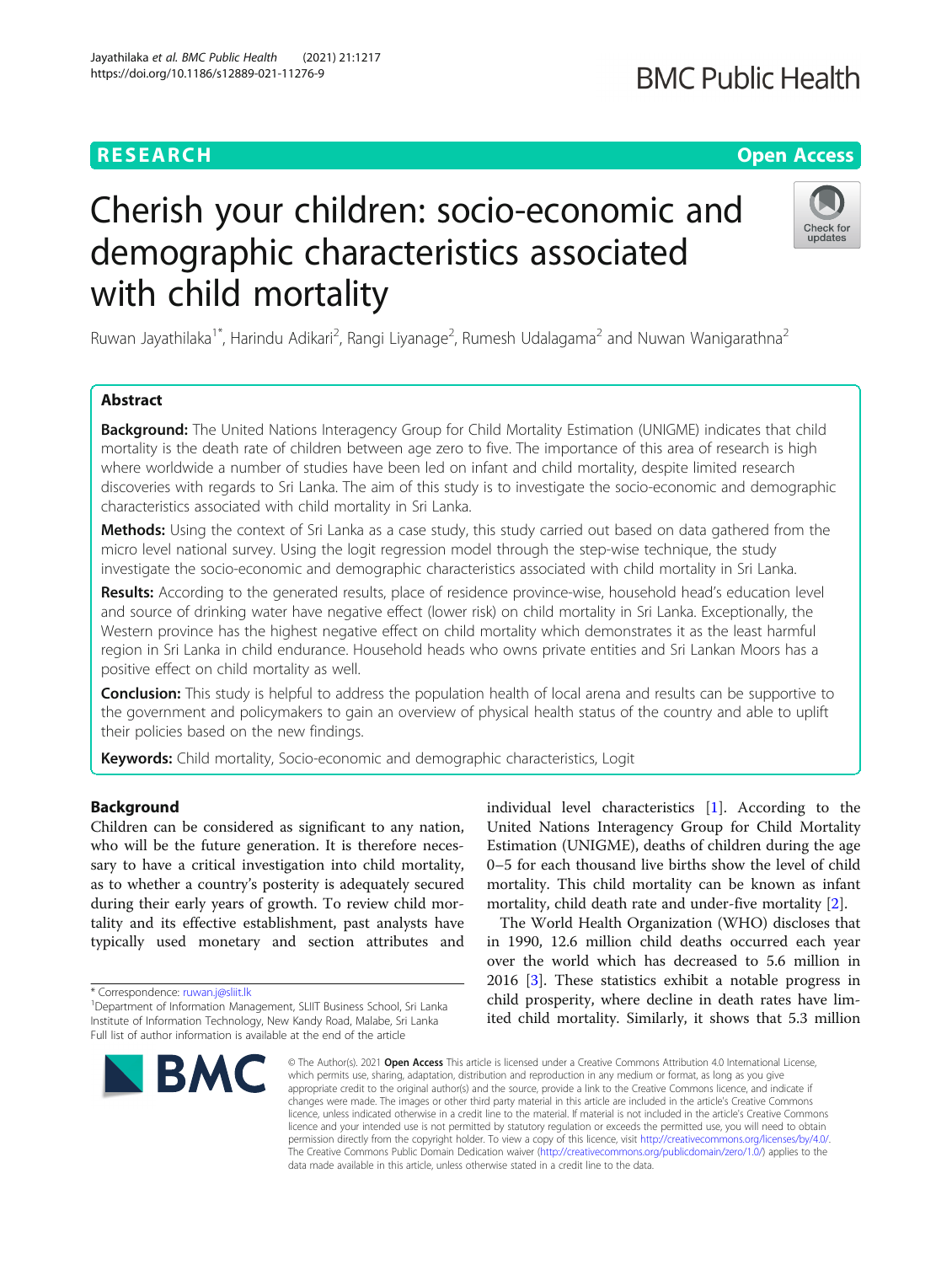of child deaths were reported in 2019 and further explains that 15,000 child deaths take place each day over the world. Among these, 2.5 million are deaths below the age of 1 month. With globalisation and easy accessibility to data, it cannot be accepted that majority of these deaths are due to treatable sicknesses or avoidable causes [\[4\]](#page-12-0). Besides, half of the world child deaths were reported consistently in six countries namely: China, India, Pakistan, Nigeria, Ethiopia, and Demographic Republic of Congo. In generally, predominant aspect of the child deaths happened in Sub-Saharan Africa and South Asian countries [[5\]](#page-12-0).

Child mortality rate of Sri Lanka fell drastically from 70.1 deaths per 1000 live births in 1970 to 7.1 deaths per 1000 live births in 2019. However, the future human capital for any country is children. As researchers, we have identified the importance of conducting a study which aims to capture socioeconomic and demographic behaviour on child mortality in Sri Lanka. Thereby, this research aims to provide findings that can address issues to reduce child mortality.

Moreover, the Department of Census and Statistics of Sri Lanka (DCS) highlighted that the infant mortality or early childhood mortality is a measure of socioeconomic development of a country, which is also a valuable yardstick to measure quality of life. Furthermore, the highest number of under-five deaths take place in the Kilinochchi district and the lowest in the Polonnaruwa district. However, the estate sector has somewhat a higher possibility of children dying before reaching the age of one than children in the urban and rural sectors. As for differentials expected in infant and child mortality, education level of the mother and household wealth play a major role. In terms of demographic characteristics which affect infants and child deaths, the gender of the child, mother's age at birth, birth interval and the birth order are identified as the most important characteristics.

Many rigorous studies have been conducted on child mortality and household income and expenditure, household wealth and socioeconomic determinants of child mortality, especially in the developing countries in Asian and African regions. However, in Sri Lanka, in the cent past, it is hard to find empirical evidence pertaining to infant and child mortality. As a low-middle income country with a developing economy, this area of research is of significance to Sri Lanka. This study is an opportunity to address public health issues and device solutions in this regard. In addition, the study provides insights both to identify socioeconomic and demographic characteristics as well as association of a household which had experienced child deaths.

Numerous detailed examinations on child mortality including socio-economic and demographic

characteristics, attributes of families and financial determinants of child mortality have been conducted particularly in developing nations like Asian and African regions. Nevertheless, limited studies in this area of research based on Sri Lanka means that research gaps can also be observed. By understanding the socio-economic and demographic characteristics associated with health concerns, Sri Lanka as a developing low-middle income country combatting the threat of coronavirus (COVID-19) pandemic, can benefit from these study findings to proactively and effectively deal with health issues.

Consequently, child mortality is a pointer of general wellbeing. As a health indicator, it assigns a higher importance criticalness for developing economies like Sri Lanka regarding this area of examination (to distinguish their degree of wellbeing for developing economies on how financial and segment attributes influence child death mortality). Besides, constraints can be observed in past research studies conducted by numerous specialists in various nations.

Geologically, most under five deaths occur only in two areas of the world [[6\]](#page-12-0). In 2017, among under five deaths, half (50%) occurred in sub-Saharan Africa while 30% in Southern Asia. Accordingly, researches which focus subject areas like infant and child mortality is rather limited in a Sri Lankan setting (as noted in Section 1). As a result, research findings addressing socio-economic and demographic characteristics of child mortality are rare in the Sri Lankan context [[7\]](#page-12-0).. Thus, this investigation assists to identify the socio-economic and demographic characteristics associated with households in Sri Lanka towards child mortality. In doing so, the present study helps bridge the research gap in prevailing in a local setting.

Research question can be expressed as "what is the nature of the of socio-economic and demographic characteristics on child deaths?". This exploration is a massive incentive to strategy creators and policymakers of Sri Lanka, as a centre of a low pay nation and developing economy. Time is appropriate to address how the economic background of household is related to child mortality in a developing country like Sri Lanka. As a South-Asian country which has had over a 20 year civil war and due to lack of research findings in the local arena, this study is significant in the context of Sri Lanka. By addressing socioeconomic and demographic characteristics pertaining to child death through findings of this research, responsible authorities and stakeholders have access to relevant information much easily. Accordingly, authorities and policymakers can duly modify the respective framework, with the aim of minimising child deaths.

Present study's literature search is based on initially identified 212 publications during 1973–2019, in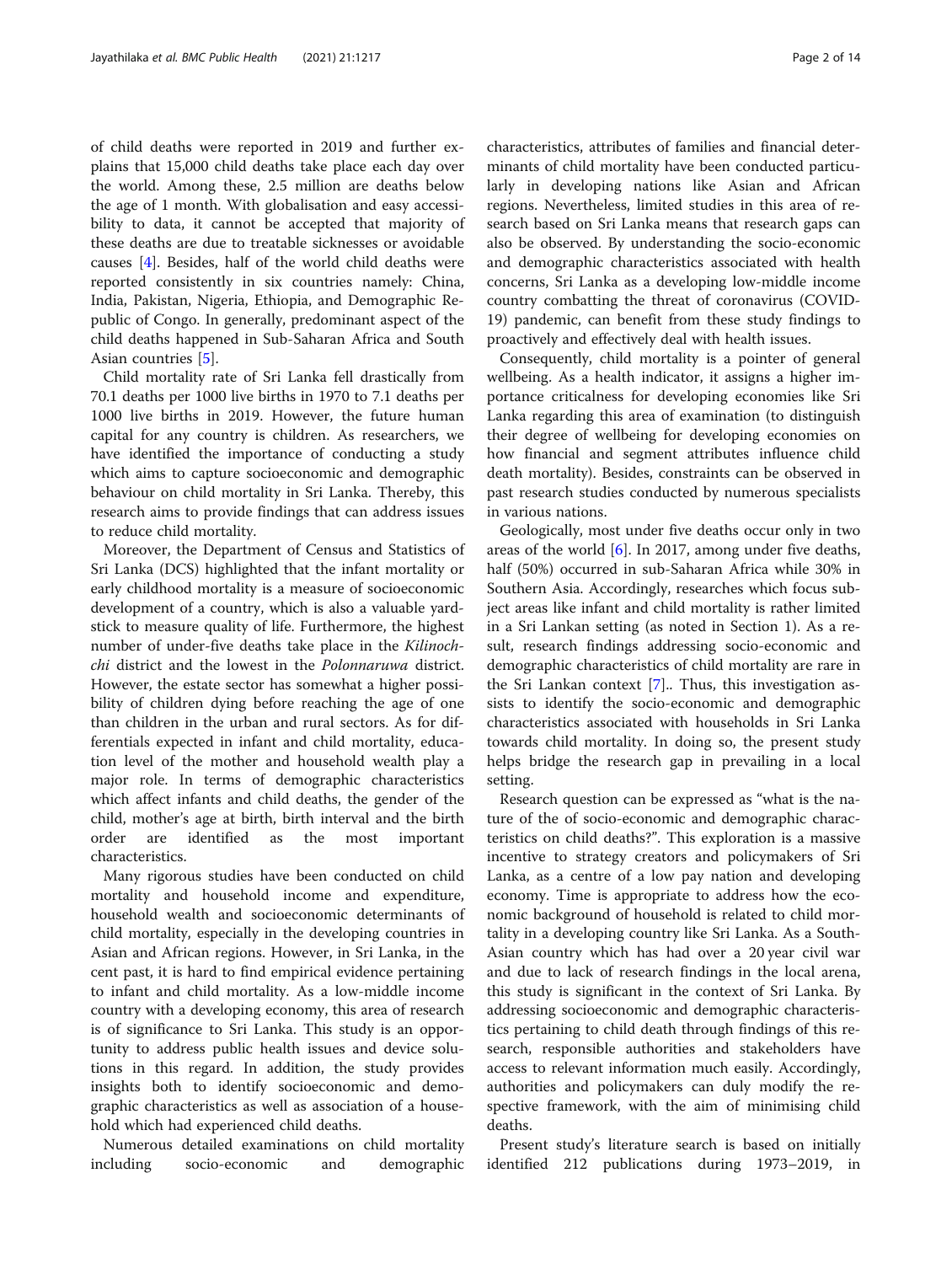<span id="page-2-0"></span>reputable journal databases such as Science Direct, Emerald Insight, Elsevier, Springer, JSTOR, and Research Gate etc. In searching articles, keywords such as child mortality, householders and child survival were used.

Thereafter, a screening procedure was carried out including the most relevant publications which fulfil requirements of the literature review. Consequently, 115 papers qualified for full-text access. The remainder 97 articles were refused, due to unavailability to access details. Figure 1 the flow diagram displays the number of studies found, preserved, and discarded at each point of the literature review.

Accordingly, out of the full text articles, 70 studies have been shortlisted due to the reason of having rich

Australian Business Deans Council (ABDC) ranking and H index. At this point, with the help of keywords that have already been used, along with advanced content and methods incorporating contemporary literature on the subject area, these studies were regarded as highly applicable to the selected area of research.

Finally, the literature review of this study was established based on 70 research articles papers. This provides a detailed picture of the study using previous studies carried out in different countries around the world on infant mortality. Furthermore, the above mentioned 70 papers are subcategories into three, based on variables discussed pertaining to the study as: socioeconomic variables, demographic variables, and

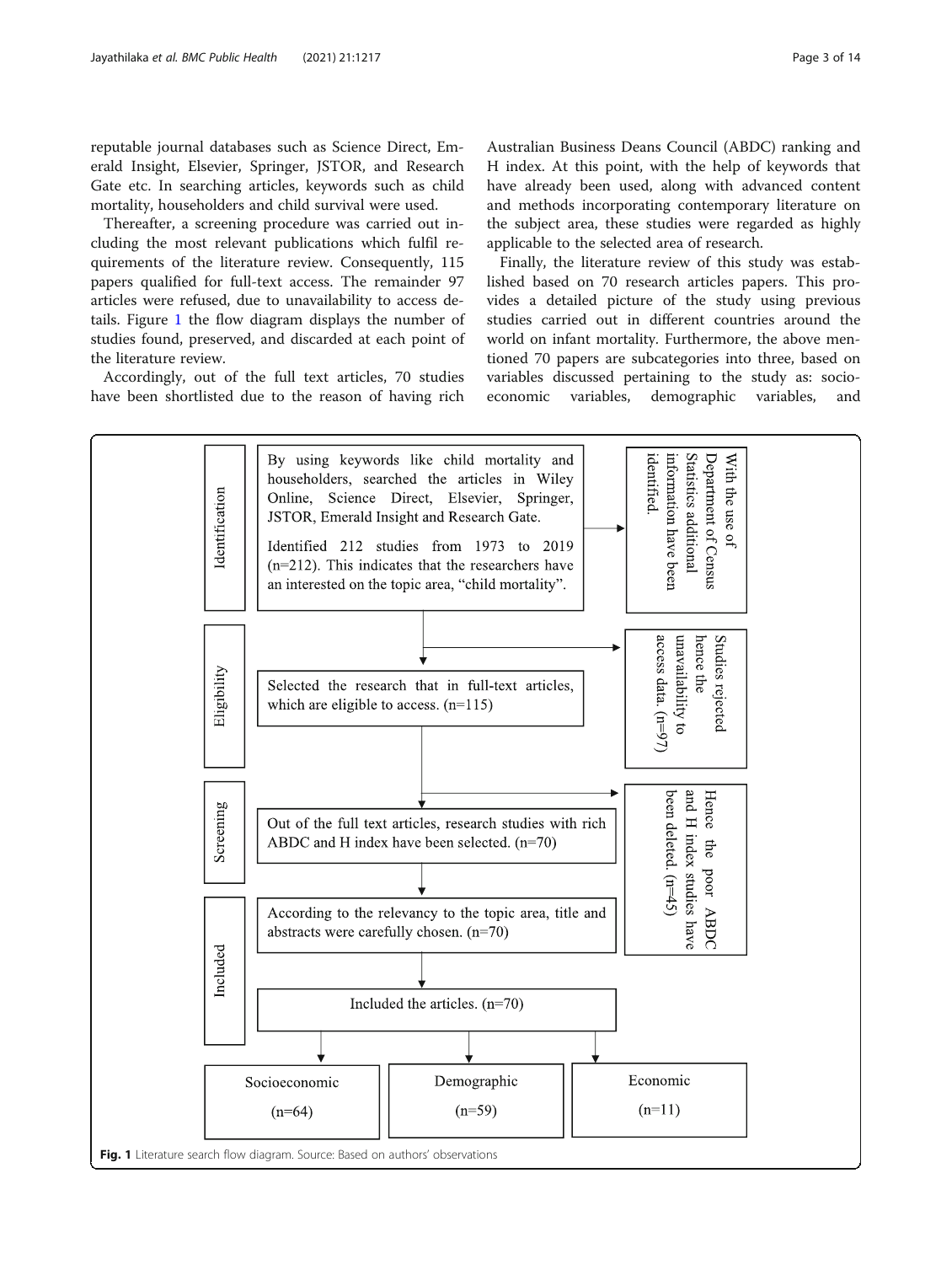economic variables. Most notably, several studies have been duplicated, therefore, studies have been targetted at various factors or finding various infant mortality relationships. Figure [1](#page-2-0) shows the flow of this development of the literature.

Over the last two centuries, seemingly countries around the world have made rapid progress against child mortality. Global mortality has halved from about 43% to 22.5% from 1800 to 1950. The mortality rate has declined five-fold from 22.3 in 1950 to 3.8% in 2019. This development has spread its benefits worldwide. Globally, 3.9% of children die before they reach the age of five, meaning that an average of 15,000 children die every day. From year 1990 to 2016, child death rate has dropped by 7 million. Researchers indicates that the growth of each country's socio-economic history is the reason behind the deduction of child mortality [\[3](#page-12-0), [8](#page-12-0)].

Sub-Saharan Africa is the region with the highest child mortality rate in 2017; 76 child deaths per 1000 live births or it can be described as 1 child death in 13 live birth before their fifth birthday due to environmental factors such as family background or living in a deprived community background. According to the United Nations (UN) in 2018, 50% child deaths were reported from Sub-Saharan Africa whereas 30% from South Asia. In addition, UN also declared that the poorest households are more at risk than rich households with regard to child mortality. This evidence highlighted that child mortality is of immense importance to Sri Lanka due to being a growing economy in Southern Asia.

In terms of Sri Lankan context, the rate of infant mortality varies between socio-economic groups. However, important factors related to infant mortality are associated with health issues, hunger issues and the level of education of women [\[9](#page-12-0)]. Furthermore, J Trussell and C Hammerslough [\[7](#page-12-0)] found that the degree of parental instruction, home place, ethnicity, gender of young people, age of the mother at the birth, and accessibility to hygienic latrine facilities have a noteworthy impact on child mortality. S Rajindrajith, S Mettananda, D Adihetti, R Goonawardana and NN Devanarayana [\[10\]](#page-12-0) are of the view that Sri Lanka's major cities as well as the estate sector face substantial risk of infant deaths; also households in these regions are likely to experience complications of preterm birth, neonatal sepsis and cardiac defects that cause neonatal deaths. The present study intends to discuss the current situation of infant deaths with associated socio-economic and demographic characteristics, according to the Household Income and Expenditure Survey (HIES) 2016. Further, a detailed analysis of this kind provides additional value for users of information and stakeholders targetting effective decision making that can minimise child mortality. Meanwhile, savings the lives of children aged 1–4 is highly

required in low-income countries where the mortality rate are usually high.

Many significant socio-economic factors influencing child mortality can be observed such as place of residence, households head's education level, sources of drinking water, available toilet facilities and household head's employability status.

Place of residence plays an important role in determining infant mortality when considering urban and rural areas [\[4](#page-12-0)]. This findings is much valid among developing countries, where remote areas have limited resources. Urban areas, congested living, high vehicle emission rates and availability of industrial facilities aggravate child mortality [[4\]](#page-12-0). Child mortality among people in urban areas in developing countries is lower than that among rural areas, largely because of access to facilities. Findings confirmed that the community level infrastructure available for healthcare services will be limited in rural areas opposed to urban areas. Furthermore, regression results also report that significant differences exist between regions in Turkey  $[11]$  $[11]$ ; this finding indicates that mothers living in the south-western part of Turkey have experienced lower infant mortality rates even after adjusting for characteristics of socio-economic, population level (such as area and urban-rural residence) and household level. It has been noted that the inclusion of the index of household wealth makes the difference of urban-rural residence negligible. However, re-estimating the model by excluding the asset index, the coefficient for urban residence is statistically significant; mothers residing in urban areas experienced fewer infant deaths than mothers residing in rural areas. However, when the asset indices are included as regressors, the urban variable is no longer significant.

Households head's education level is another socioeconomic variable that associate on child mortality. Past evidence according to literature addressing education level of the mother, education level of the father and the level of education of the household head have been discussed in this study. Kaberuka et al. (2017) emphasised that there is higher risk for child mortality when households head is educated up to primary level compared to household heads who had received educated secondary and above [[7\]](#page-12-0). asserted that a father's level of education also significantly associate with child mortality in Sri Lanka. Additionally, this research has proved that highly educated men have a low risk of infant death or level of education of the father has a negative effect on child mortality. Extensive research conducted by [[12\]](#page-12-0) stress that although mothers who never had any sort of education have a high risk of having a child death during their lifetime, parents with higher education level is more likely to have a low child mortality rate. In other words, educated parents are more knowledgeable and capable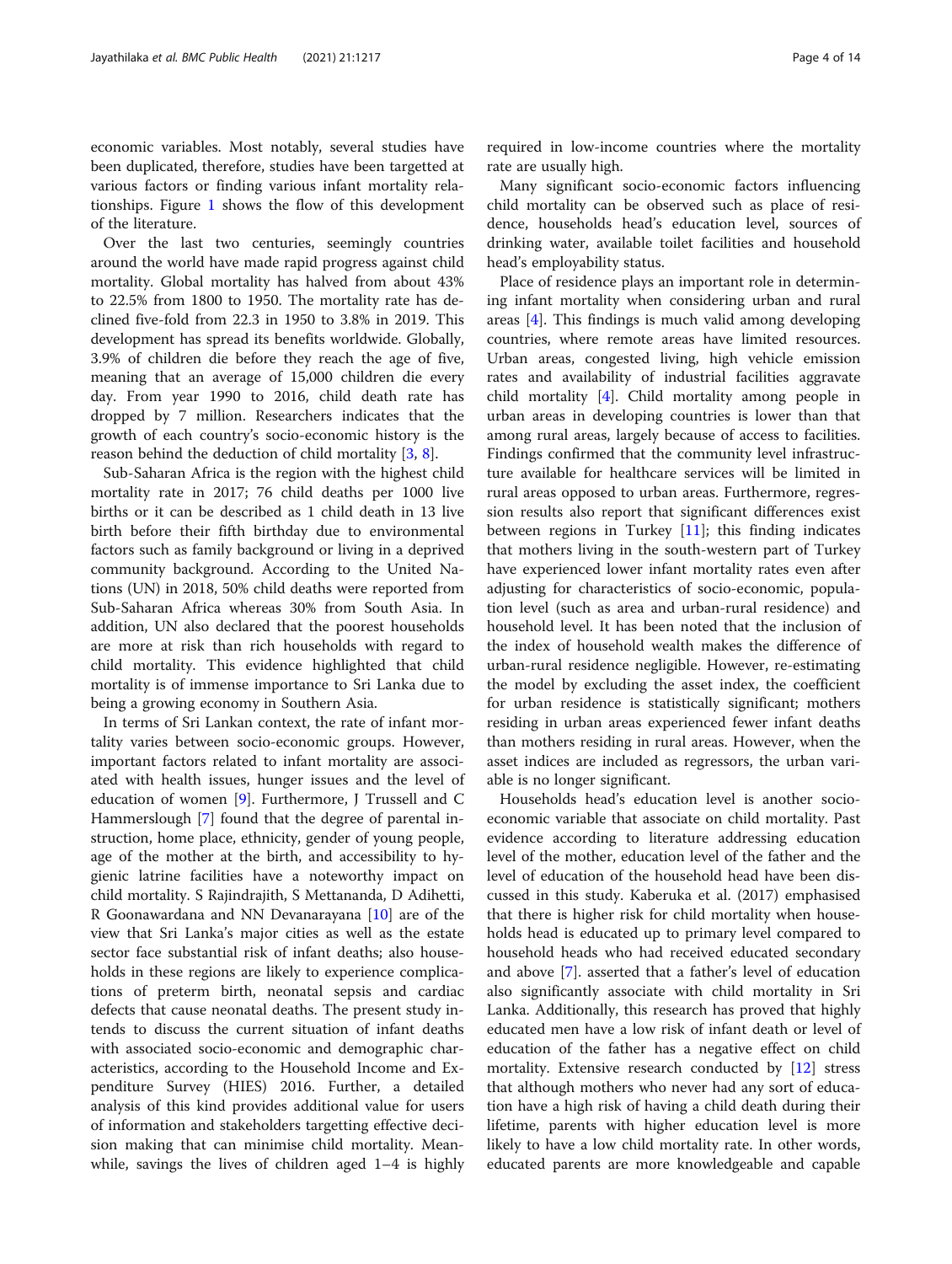of handling child health issues. Moreover, education of parents (both mother's and father's education) significantly associate with health issues of children [\[13](#page-12-0)]. The greater the education received by parents, the lower the infant mortality rate. According to the regression of this study, a mother with secondary education has fewer infant deaths than a mother who has never received education.

It is evident from estimates reported in this study that household economic well-being has substantial effects on infant mortality. Even after controlling the impact of the variable for mother's and father's education and also the richest mothers have fewer infant deaths than that of the poorest mothers [\[11](#page-12-0)]. Findings of U Iram and S Butt Muhammad [\[14](#page-12-0)] show that the level of education of mothers has a negative and powerful effect on neonatal and infant mortality without any noticeable impact on the mortality of infants moreover; the outcome means that relatively properly qualified mothers are better able to understand the health needs of their children and can provide better care for their children. W Kaberuka, A Mugarura, J Tindyebwa and D Bishop [\[15\]](#page-12-0) emphasised that Children born to mothers of secondary and higher level of education have reduced risks of dying before age five when compared to those who are born to mothers with no education (OR = 0.349,  $p = 0.014$ ). This is consistent with research stating that education equips women with knowledge about health and additionally influences their attitude toward proper nutrition and health.

Nevertheless, source of drinking water are another socio-economic variable that influences child mortality. In many developing countries, lack of access to clean water is more vulnerable to health disorders. In 2002, the United Nations Children's Fund (UNICEF) study reported that more than half of the world's population used pipeline water at home. In addition, enhanced drinking water supplies are used by 92% of the urban population and 70% of the rural population in developing countries. There may be many factors behind the highest infant death rate during the neonatal era, such as sanitation, public health services, and access to safe drinking water; the study claims the neonatal mortality rate among newborns has been found to be higher for mothers in households with access to no clean drinking water [[16](#page-12-0)]. Reviews conducted in Zimbabwe [\[17](#page-12-0)] emphasised that availability of piped drinking water in the dwelling shows a negative impact on child mortality; though alpha is not significant for children born in households with access to piped drinking water, the risk of dying during childhood has decreased by 39% compared to those born in households without access to piped drinking water.

Findings in many cases revealed that availability of toilet facilities in home as an indicator of the level of sanitisation; toilet sanitation have been found to be associated with child mortality in a variety of locales. Type of toilet facilities in the household has a significant association on child mortality. Access to a flush or pit toilet for infant mortality has a clear influence on child survival [\[18\]](#page-12-0). Families which use modern flush toilets are found to be associated with the lowest infant mortality, where pan toilets tend to be safer than pit latrines and private toilets for child survival, than public ones. The relative risk of death for children is high relative to children born in households with no access to improved toilets and less toilets with less facilities compared to households with improved toilet facilities [\[17\]](#page-12-0). Availability of improved toilet facilities on child mortality also in the negative direction, significantly affect to reduce child death rates [\[17\]](#page-12-0). The relative risk of death for children born in households with access to improved toilets is decreased by 60% in comparison to children born in households without access to improved toilets ( $p < 0.01$ ).

Moreover, household head's employability status is another socio-economic variable that can highly affect child mortality. A research specifies that the improvement in employment levels and economic growth will lead to reduce child mortality [[19](#page-12-0)]. This fact is further confirmed by empirical evidences of another research. Here, parental occupation is related to nutritional status of their children and the occurrence of infant and child mortality is higher among nonworking parents including those engaged in regular household activities, than parents who are working; thus, it determines the economic status, housing condition, access to health care facilities, nutrition and clothing of a family as factors affecting child mortality. Furthermore, results indicate that neonatal mortality is high among farmers and businessman [[20\]](#page-12-0).

Some studies claim that literature of past studies reflects the effect of different demographic characteristics on child mortality such as household head's age, religion, and ethnicity. Furthermore, demographic data on child mortality is useful to identify the future population health of a country while identifying areas to be developed or more resources to be allocated, based on past behaviour of demographic characteristics in a given country.

Most research demonstrate that the age of the mother at birth of a child is an important factor which can be linked with the risk of dying. Women who have given birth at an older age are susceptible to complications; U Iram and S Butt Muhammad [\[14](#page-12-0)] defines that neonatal women are also at an increased risk of premature birth. Late marriage continues to increase the risk of child death due to weak reproductive system and less stability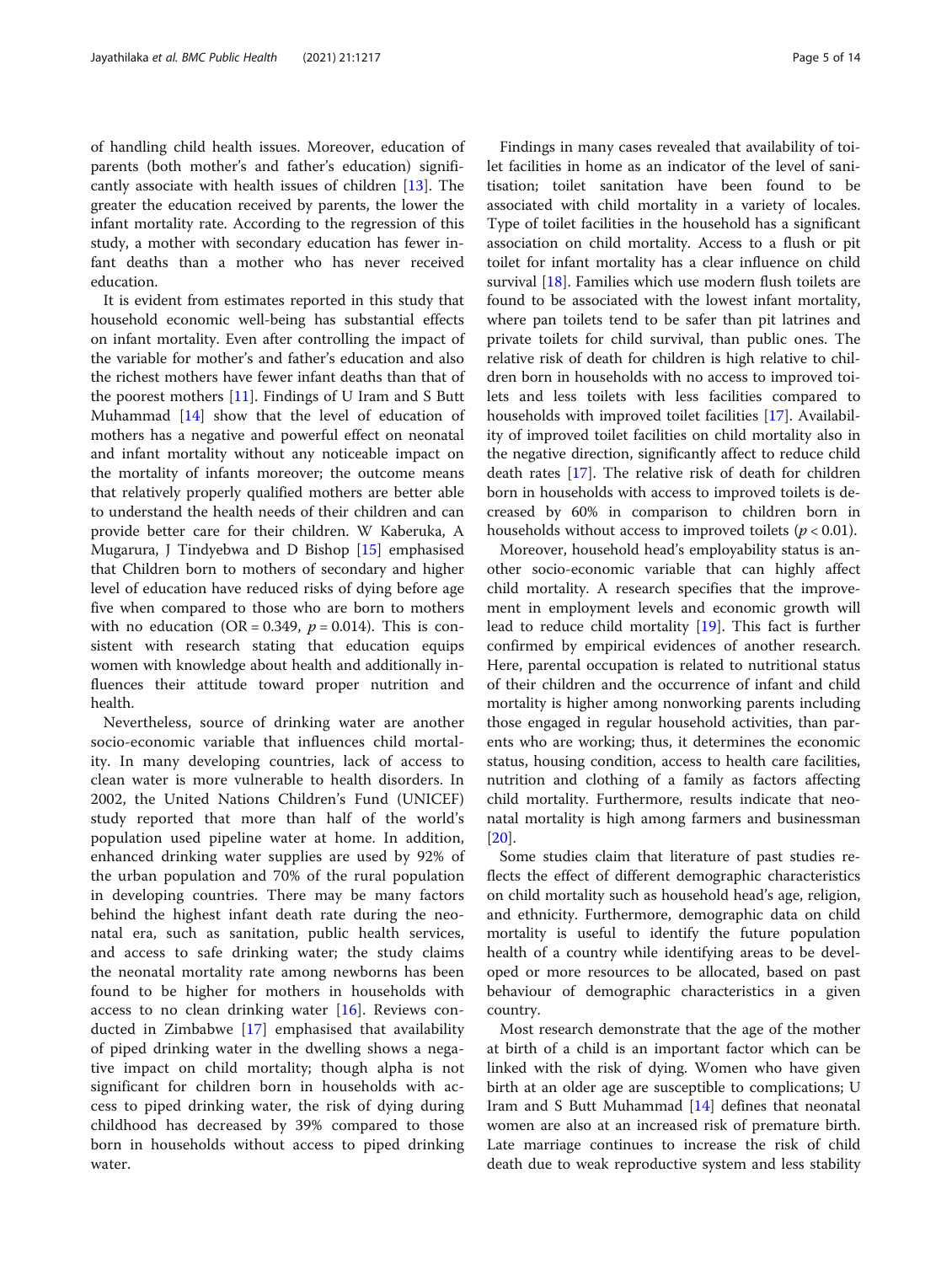to control difficulties of childbirth. In Sri Lankan setting, the young mothers and older mothers face higher dangers of dying on child birth than those in the 20–34 age group. J Trussell and C Hammerslough [\[7\]](#page-12-0), show that death rates for children born to mothers who are less than 20 years of age are considerably greater than children born to mothers aged 20–34. Furthermore, children born to older mothers aged above 35 also adversely impact on child mortality. A thought provoking fact in a study conducted in Uganda W Kaberuka, A Mugarura, J Tindyebwa and D Bishop [[15](#page-12-0)] emphasised that children born to mothers in the age group from 40 to 49 have increased risks of dying before reaching the age of five when compared to those born to mothers in age group 15–19 (OR = 1.621,  $p = 0.006$ ). It was observed that the likelihood increased with the increasing age of the mother. Children born to a mother between 30 and 39 years of age have the least risk of dying before the age five (OR = 0.865,  $p = 0.014$ ).

Religion of the household is another demographic factor associated with child mortality, which can be interpreted as the belief and adoration of a superhuman power of control, especially a personal power of control. Evidence has consistently shown that religion is a risk factor which affects child mortality [\[21](#page-12-0)]. The study conducted by C Pörtner, F Tarp and J Kovsted [[22](#page-12-0)] confirms that mothers' religion was an important factor when determining the health of the child. Furthermore, in the study conducted by A Pandey [\[23\]](#page-12-0) in India, the relationship between child mortality and religion of households with regard to child deaths was described as positive. Another study claims that most religious institution provides free education through seminars which helps improve knowledge related to child mortality in way that empower their living standards; mothers religion are found to have is associate with lower child mortality rates [[24\]](#page-12-0). Sri Lanka being multi-cultural, the demographic feature of 'religion' is important to note.

Ethnicity is a diverse term associated with differences in health attitudes and behaviours that includes culture, lifestyle, language, and ethnicity. Ethnicity is another variable associated with child mortality. Diverse are cultures and ethnicity in countries and each of these variables affects how rates of child mortality vary from each type [[25\]](#page-13-0). The finding also emphasises on perinatal and infant mortality in a study performed in the Netherlands; accordingly, the study concluded that African mothers had the highest rate of perinatal mortality compared to white mothers in the Netherlands [\[26\]](#page-13-0). Additionally, another study affirms that, the nation has a diverse geographical and socio-political context and has multiple cultural and linguistic communities in it [[27\]](#page-13-0). Nigeria is Africa's most populated region, by large. Despite significant improvements in health outcomes for children in the last century, under-five mortality in Nigeria remains unacceptably high.

The economic characteristics of the household may differ according to the structure, model, and behaviour of the level of household income and expenditure. Confirming the above fact, a study claims that the parental income level is of positive significance with relating to child mortality in many Western countries [\[15\]](#page-12-0); parental income has the ability to spend money on healthcare services and medicine which is important especially for the children who is in the  $1-5$  age category  $[5]$  $[5]$ . More the healthcare and medication expenditure, the more likely to survive from infections and different forms of infections which are essential for children's immune system, hygiene and nutrition [[28](#page-13-0)]. Further, W Kaberuka, A Mugarura, J Tindyebwa and D Bishop [\[15](#page-12-0)] show that children born to a mother from a wealthy family are 0.8 times less likely to die before 5 years of age (OR = 0.441,  $p = 002$ ) than children born to mothers from poor families. Children born to a mother from an average income family have reduced risks of dying before 5 years of age compared to children born to a mother from a poor family (OR = 0.650,  $p = 0.024$ ).

In Sri Lanka, the child mortality rate differs among socio-economic groups. Nevertheless, problems related to healthcare, malnutrition and level of education among females have been identified as significant factors related to child mortality [\[9](#page-12-0)]. Similarly J Trussell and C Hammerslough [[7\]](#page-12-0) have found that parental education level, place of residence, ethnicity, child's sex, age of mother at birth and availability of toilet facilities have been significantly associated with child mortality. S Rajindrajith, S Mettananda, D Adihetti, R Goonawardana and NN Devanarayana [\[10](#page-12-0)] show that major cities in Sri Lanka and the estate sector face significant risk on child deaths and to complications associated with preterm birth, neonatal sepsis and cardiac anomalies. Latter are identified as significant causes for neonatal deaths as well.

Almost all the literature review above indicated a separate aspects of socio-economic and demographic characteristics on child mortality. Table [1](#page-6-0) represents some of the variables related to past research studies of socioeconomic and demographic characteristics on child mortality. Thus, this study will focus to contribute to this empirical gap by examining how the socioeconomic and demographic characteristics are associated with child mortality as a whole.

The present addresses the current situation of child deaths with related to the socio-economic and demographic characteristics by using the HIES 2016. Scope of work entails an extensive analysis on income and expenditure of households related to child mortality. Thus, the present study findings can be an added advantage to readers and stakeholders.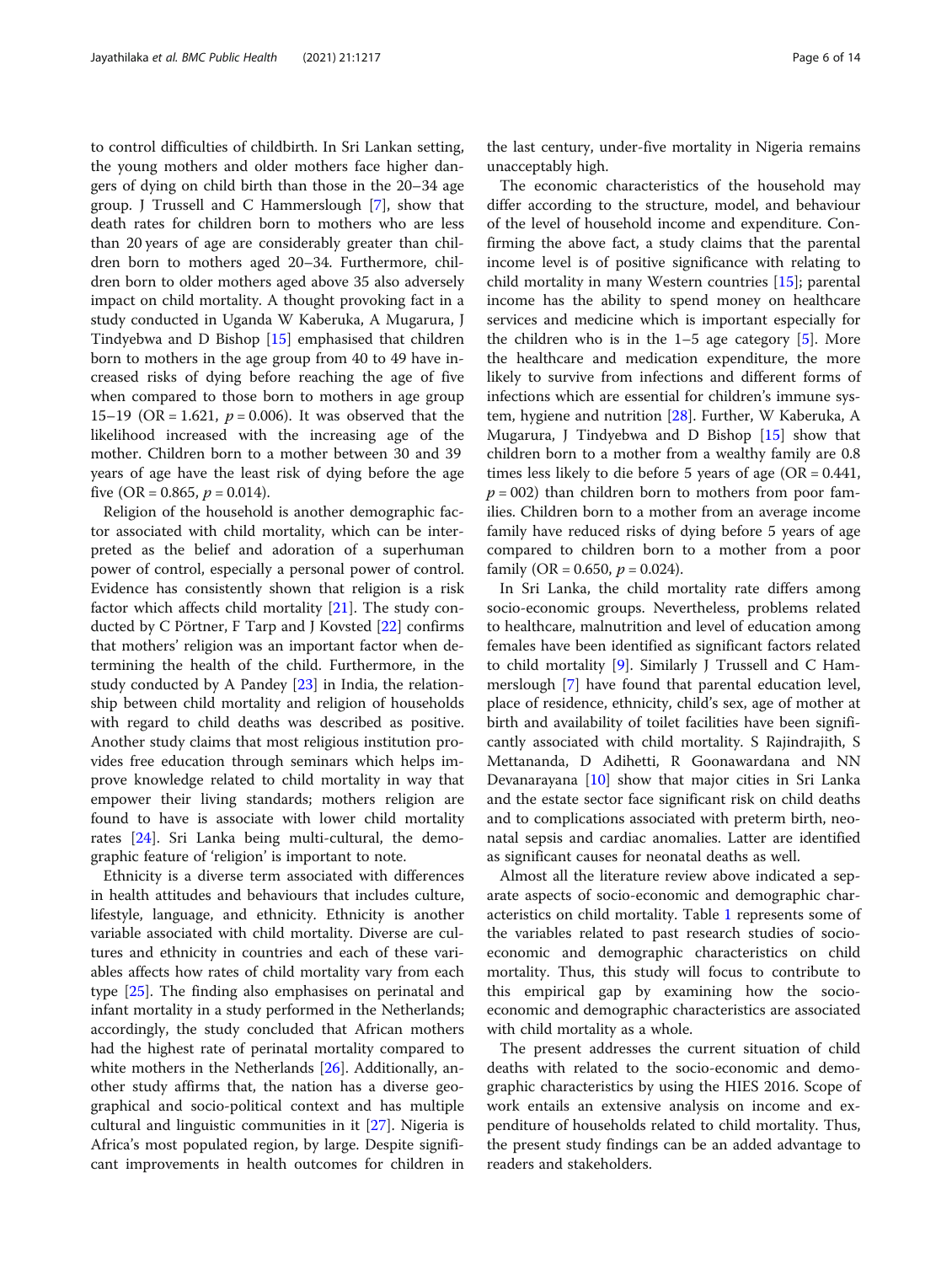|  | Page 7 of 14 |  |  |  |  |  |
|--|--------------|--|--|--|--|--|
|--|--------------|--|--|--|--|--|

| Variable                                        | <b>Research Papers</b>                                                                                                                                                                                                                                                                                                                                                                          |
|-------------------------------------------------|-------------------------------------------------------------------------------------------------------------------------------------------------------------------------------------------------------------------------------------------------------------------------------------------------------------------------------------------------------------------------------------------------|
| Child Mortality                                 | AM Veneman [2], U Iram and S Butt Muhammad [14], JR Khan and N Awan [21], T Houweling, C Ronsmans, O<br>Campbell and A Kunst [9], J Trussell and C Hammerslough [7], S Rajindrajith, S Mettananda, D Adihetti, R<br>Goonawardana and NN Devanarayana [10].                                                                                                                                      |
| Socio-economic Characteristics                  |                                                                                                                                                                                                                                                                                                                                                                                                 |
| Place of Residence                              | O Ezeh, K Agho, M Dibley, J Hall and A Page [4], SK Gaisie [29], A Genowska, J Jamiolkowski, K Szafraniec, U<br>Stepaniak, A Szpak and A Pajak [30], IN Abu, IA Madu and CK Ajaero [31] H Yanıkkaya and S SelİM [13].                                                                                                                                                                           |
| Income                                          | L Mogford [5], W Kaberuka, A Mugarura, J Tindyebwa and D Bishop [15], MS Durkin, LL Davidson, L Kuhn, P<br>O'Connor and B Barlow [32], S Ssewanyana and SD Younger [33], M Kimani [34], J Caldwell and P McDonald [28], C<br>Nyamuranga and J Shin [35].                                                                                                                                        |
| Household Head's Education<br>Level             | AM Veneman [2], M Kimani [34], W Kaberuka, A Mugarura, J Tindyebwa and D Bishop [15], J Trussell and C<br>Hammerslough [7], RK Stella Lartey, Shingo Takahashi [36], MNI Mondal, MK Hossain and K Ali [20], M Babayara and<br>B Addo [12], PJ Kembo and J Ginneken [17], U Iram and S Butt Muhammad [14], S Rajindrajith, S Mettananda, D<br>Adihetti, R Goonawardana and NN Devanarayana [10]. |
| Sources of Drinking Water                       | Y Shiferaw, M Zinabu and T Abera [37], O Ezeh, K Agho, M Dibley, J Hall and A Page [4], UR Saha and A van Soest<br>[38], S Rabbani and A Qayyum [16].                                                                                                                                                                                                                                           |
| Available Toilet Facilities                     | PW Stephens [39], PJ Kembo and J Ginneken [17], W Kaberuka, A Mugarura, J Tindyebwa and D Bishop [15].                                                                                                                                                                                                                                                                                          |
| Household Head's<br><b>Employability Status</b> | CO Odimegwu, EO Olamijuwon, VH Chisumpa, JO Akinyemi, MG Singini and OD Somefun [40], J Akinyemi, B<br>Solanke and C Odimegwu [41], V Tripathi and R Singh [42], MNI Mondal, MK Hossain and K Ali [20].                                                                                                                                                                                         |
| Demographic Characteristics                     |                                                                                                                                                                                                                                                                                                                                                                                                 |
| Household Head's Age                            | U Iram and S Butt Muhammad [14], MNI Mondal, MK Hossain and K Ali [20], PJ Kembo and J Ginneken [17], RA<br>Bello and AI Joseph [43], O Ezeh, K Agho, M Dibley, J Hall and A Page [4], Y Shiferaw, M Zinabu and T Abera [37], IN<br>Abu, IA Madu and CK Ajaero [31], YB Okwaraji, S Cousens, Y Berhane, K Mulholland and K Edmond [44], J Trussell<br>and C Hammerslough [7].                   |
| Religion                                        | FV Poppel, J Schellekens and AC Liefbroer [45], JR Khan and N Awan [21], A Pandey [23], C Pörtner, F Tarp and J<br>Kovsted [22], C Mutunga [46], R Apunda [24].                                                                                                                                                                                                                                 |
| Ethnicity                                       | CG Victora, AJD Barros, C Blumenberg, JC Costa, LP Vidaletti, FC Wehrmeister, B Masquelier, L Hug and D You [25],<br>TWJ Schulpen, JE van Steenbergen and HF van Driel [26], M Brockerhoff and PC Hewet [47], SA Adedini, C<br>Odimegwu, ENS Imasiku and DN Ononokpono [27].                                                                                                                    |

#### <span id="page-6-0"></span>Table 1 Summary of literature: Variables and supporting research articles

Source: Authors' compilation

The purpose of this study is to determine the socioeconomic and demographic characteristics associated with child mortality. There are three main ways that this study differs from the existing studies. First, this study mainly considers the economic background of the household on child mortality. Due to this reason, the present study can be a reliable source of information useful for health sector and policymakers alike in Sri Lanka. Here, the purpose is to ensure quality of living and child survival level by utilising available resources productively, specially during a pandemic situation like COVID-19.

Second, research findings which has focussed on socio-economic and demographic characteristics on child mortality are rare and limited in Sri Lankan context [[7\]](#page-12-0). This study contributes with timely findings to help bridge the research gap in this regard in investigating the current level of socio-economic and demographic characteristics associated with child mortality and how it affect child deaths during age 0–5.

Finally, this research study assists government to understand country's unmet health needs of the country, pay due attention to less privileged segment of society in the developing economy in terms of child mortality. Likewise, it improves the readiness of the government in ensuring the population health of the country.

### **Methods**

Henceforth, this examination basically focusses on the socio-economic and demographic characteristics of households associated with child mortality gathered by the HIES 2016 which has been led by the DCS, Sri Lanka. This examination considers the whole populace of Sri Lanka 21.44 million (2017) gathering information in 12 months consistently from January to December in 2016; the HIES has been conducted in every region, thus, representing all (25) regions in Sri Lanka with more than 21,756 householders. In the interim, this investigation involves having households with the crosssectional classification and does not take into account various time slots identified with child mortality.

The sample design of the investigation depends on two stage stratified sampling. Sample population has been classified into various classes as indicated by socioeconomics and economics attributes, for example, mother's age, spot of living arrangement and salary and consumption etc. According to this investigation, the principle area utilised for separation is the local and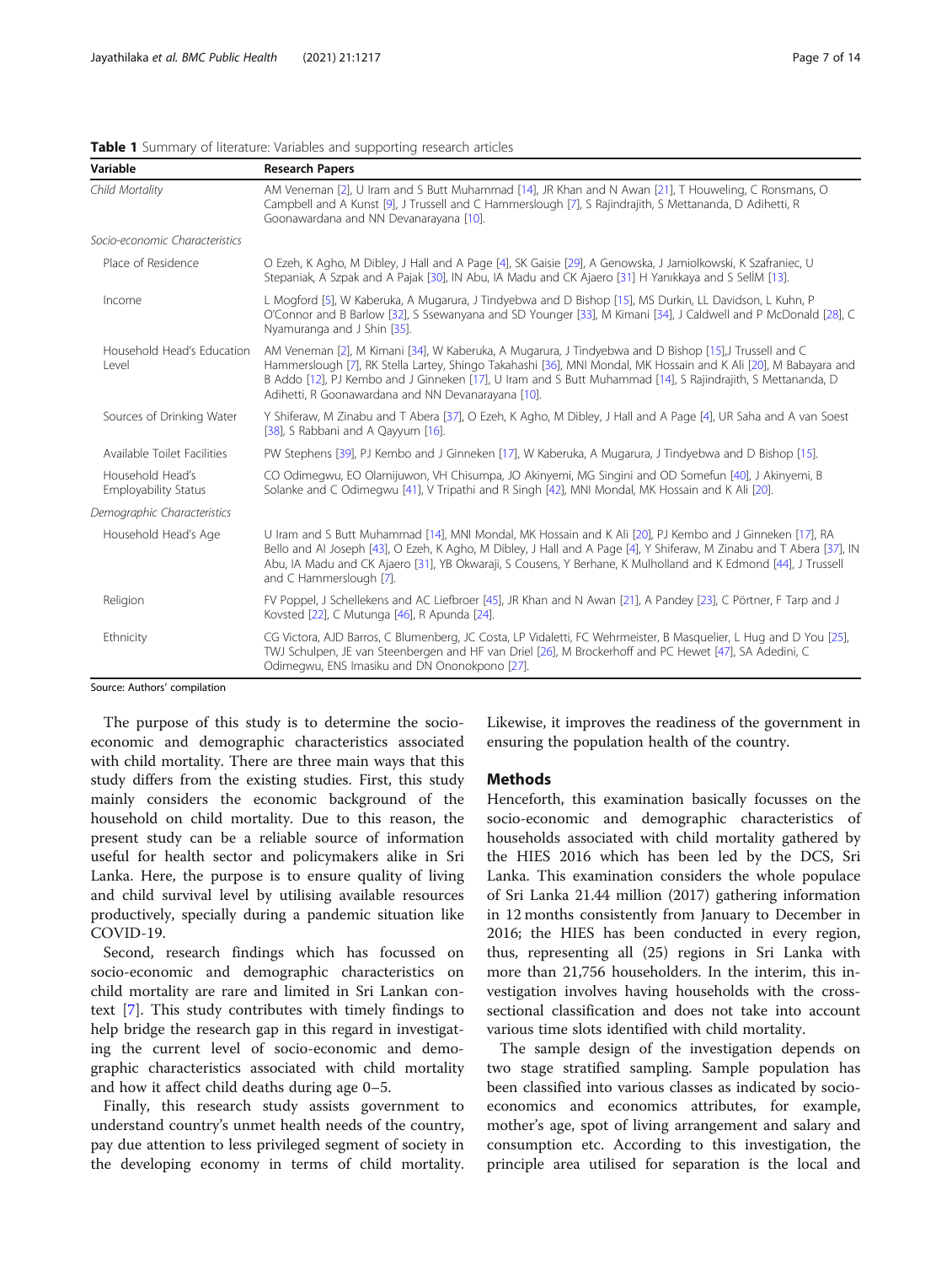urban, rural and estate areas in each region are the choice spaces for the investigation. With regards to inspecting outline is the rundown of lodging units arranged for the statistics of populace and housing. Furthermore, selecting sample size of the district is based on proportion to the number of housing units and the standard deviation of the mean household expenditure value stated in corresponding districts in earlier surveys. Moreover, Neyman Allocation method has been used as sample allocation.

According to past evidences, conventional models such as multiple regression used to identify the socioeconomic and demographic characteristics of households associated with child mortality and in recent years, mainly logit or probit regression models have been used [[14\]](#page-12-0). Thus, it is sensible to accept that the logit regression is effective in this study to generate reliable results. It helps measure the dependent variable of the study which has two possibilities as; households who has experienced on child deaths and those who have not. The parameter of the model is based on the change of independent variables of the study [[35](#page-13-0)].

The strategic equations are expressed as far as the likelihood that  $Y = 1$ , which is alluded to as P. The likelihood that Y is 0 is 1 - P.

$$
\ln\left(\frac{P}{1-P}\right) = a + bX\tag{1}
$$

In the eq. 1,  $ln$  symbol refers to a natural logarithm and  $a + bX$  is our familiar equation for the regression line. P can be figured from the relapse condition moreover. Thus, the relapse condition is known, hypothetically, normal likelihood is that  $Y = 1$  for a given estimation of X.

$$
P = \frac{\exp(a + bX)}{1 + \exp(a + bx)} = \frac{e^{a + bx}}{1 + e^{a + bx}}
$$
 (2)

In the eq. 2, exp. is the exponent function, occasionally composed as e. Thus, the condition on the privilege is only something very similar yet supplanting exp. with e. However, there is not the lingering. You can generally tell when e represents exp. on the off chance that you see that there is a superscripted esteem with the e, proposing that e is raised to some power.

The logit model of this study has developed with the help of dummy variables as; 1 for households who has experienced on child deaths and 0 for households who has not experienced on child deaths. Table 2 indicates

Table 2 Variable definitions for household dataset

| Variable                                        | <b>Description</b>                                                                                                                                                                                                                                                                                                    | Expected<br>Sign (s) |
|-------------------------------------------------|-----------------------------------------------------------------------------------------------------------------------------------------------------------------------------------------------------------------------------------------------------------------------------------------------------------------------|----------------------|
| <b>Dependent Variable</b>                       |                                                                                                                                                                                                                                                                                                                       |                      |
| Child Mortality                                 | 1 if a household experienced in child deaths; 0 if not                                                                                                                                                                                                                                                                |                      |
| <b>Independent Variables</b>                    |                                                                                                                                                                                                                                                                                                                       |                      |
| Socio-economic Characteristics                  |                                                                                                                                                                                                                                                                                                                       |                      |
| Place of Residence                              |                                                                                                                                                                                                                                                                                                                       |                      |
| Geographical Locations                          | Separate dummy variables for Western Province, Central Province, Southern Province, Northern<br>Province, Eastern Province, North Eastern Province, North Central Province, Uva Province And<br>Sabaragamuwa Province; Uva Province is the reference category.                                                        | $(+/-)$              |
| Sectors                                         | Separate dummy variables for urban, rural and estate. Estate is the reference category.                                                                                                                                                                                                                               | $(+/-)$              |
| Income                                          | Per capita Household Monthly Income (SLRs.'000)                                                                                                                                                                                                                                                                       | $(-)$                |
| Household Head's<br><b>Education Level</b>      | Separate dummy variables for no-schooling, primary, secondary, tertiary, higher and special. Special is<br>the reference category.                                                                                                                                                                                    | $(+/-)$              |
| Sources of Drinking<br>Water                    | Separate dummy variables for protected well-within premises, protected well-outside premises, un-<br>protected well, tap inside home, tap within premises, tap-outside premises, project in village, tube<br>well, bowser, river/tank/streams, rain water, bottled water, other. Rainwater is the reference category. | $(+/-)$              |
| Available Toilet Facilities                     | Separate dummy variables for water seal-connected to pit, water seal-connected to drainage system,<br>not water seal, direct pit, and Other. Other is the reference category.                                                                                                                                         | $(+/-)$              |
| Household Head's<br><b>Employability Status</b> | Separate dummy variables for government, semi government, private, own account worker, and<br>contributing family worker. Contributing family worker is the reference category.                                                                                                                                       | $(+/-)$              |
| Demographic Characteristics                     |                                                                                                                                                                                                                                                                                                                       |                      |
| Household Head's Age                            | Age of the household heads (in years)                                                                                                                                                                                                                                                                                 | $(+/-)$              |
| Religion                                        | Separate dummy variables for Buddhist, Hindu, Islam, and other. Other is the reference category.                                                                                                                                                                                                                      | $(+/-)$              |
| Ethnicity                                       | Separate dummy variables for Sinhalese, Sri Lankan Tamil, Indian Tamil, Sri Lankan Moors, and other.<br>Other is the reference category.                                                                                                                                                                              | $(+/-)$              |

Source: Authors' compilation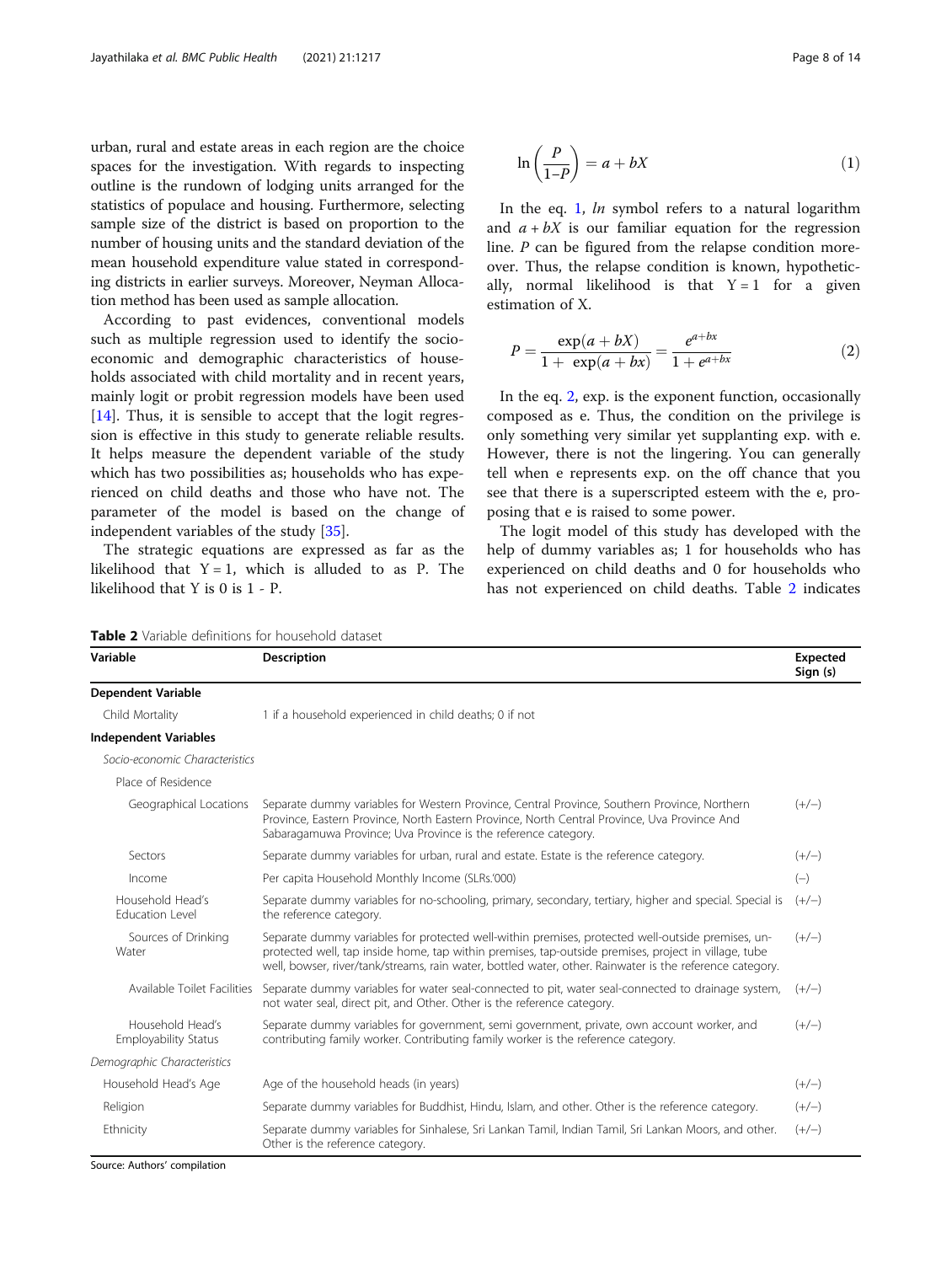# <span id="page-8-0"></span>Table 3 Characteristics of Sri Lankan households 2016

# Table 3 Characteristics of Sri Lankan households 2016 (Continued)

| Variable                         | Analytical Sample ( $N = 21,756$ ) |                   |
|----------------------------------|------------------------------------|-------------------|
|                                  | % (Means if<br>numerical)          | Std.<br>deviation |
| Dependent Variable               |                                    |                   |
| Child Mortality                  |                                    |                   |
| Yes                              | 0.68%                              |                   |
| No                               | 99.32%                             |                   |
| Independent Variables            |                                    |                   |
| Socio-economic Characteristics   |                                    |                   |
| Place of Residence               |                                    |                   |
| Province-Wise                    |                                    |                   |
| Western                          | 22.73%                             |                   |
| Central                          | 12.70%                             |                   |
| Southern                         | 14.68%                             |                   |
| Northern                         | 9.21%                              |                   |
| Eastern                          | 8.99%                              |                   |
| North Eastern                    | 10.45%                             |                   |
| North Central                    | 6.27%                              |                   |
| Uva                              | 6.04%                              |                   |
| Sabaragamuwa                     | 8.93%                              |                   |
| Sector-Wise                      |                                    |                   |
| Urban                            | 15.76%                             |                   |
| Rural                            | 79.95%                             |                   |
| Estate                           | 4.29%                              |                   |
| Income                           | 16.2915                            | 23.7123           |
| Household Head's Education Level |                                    |                   |
| Non-schooling                    | 3.42%                              |                   |
| Primary                          | 22.81%                             |                   |
| Secondary                        | 22.68%                             |                   |
| Tertiary                         | 48.12%                             |                   |
| Higher                           | 2.93%                              |                   |
| Special                          | 0.03%                              |                   |
| Sources of Drinking Water        |                                    |                   |
| Protected well-within premises   | 32.24%                             |                   |
| Protected well-outside premises  | 11.25%                             |                   |
| Unprotected well                 | 2.60%                              |                   |
| Tap inside home                  | 25.83%                             |                   |
| Tap within premises              | 5.64%                              |                   |
| Tap-outside premises             | 1.69%                              |                   |
| Project in village               | 7.12%                              |                   |
| Tube well                        | 3.61%                              |                   |
| Bowser                           | 0.77%                              |                   |
| River/Tank/Streams               | 5.67%                              |                   |
| Rainwater                        | 0.09%                              |                   |
| Bottled water                    | 0.62%                              |                   |
|                                  |                                    |                   |

| Variable                                   | Analytical Sample ( $N = 21,756$ ) |                   |  |
|--------------------------------------------|------------------------------------|-------------------|--|
|                                            | % (Means if<br>numerical)          | Std.<br>deviation |  |
| Other                                      | 2.87%                              |                   |  |
| Toilet facility type                       |                                    |                   |  |
| Water seal-connected to pit                | 92.42%                             |                   |  |
| Water seal-connected to drainage<br>system | 3.54%                              |                   |  |
| Not water sealed                           | 1.45%                              |                   |  |
| Direct pit                                 | 1.46%                              |                   |  |
| Other toilet types                         | 0.14%                              |                   |  |
| Household Head's Employability Status      |                                    |                   |  |
| Government                                 | 36.63%                             |                   |  |
| Semi-government                            | 2.21%                              |                   |  |
| Private                                    | 30.26%                             |                   |  |
| Employer                                   | 2.11%                              |                   |  |
| Own account worker                         | 28.33%                             |                   |  |
| Unpaid family worker                       | 0.47%                              |                   |  |
| Demographic Characteristics                |                                    |                   |  |
| Household Head's Age                       | 52.62                              | 14.05             |  |
| Religion                                   |                                    |                   |  |
| <b>Buddhist</b>                            | 68.64%                             |                   |  |
| Hindu                                      | 15.30%                             |                   |  |
| Islam                                      | 8.59%                              |                   |  |
| Roman Catholic/Other Christian             | 7.46%                              |                   |  |
| Other                                      | 0.01%                              |                   |  |
| Ethnicity                                  |                                    |                   |  |
| Sinhalese                                  | 72.52%                             |                   |  |
| Sri Lankan Tamil                           | 15.07%                             |                   |  |
| Indian Tamil                               | 3.62%                              |                   |  |
| Sri Lankan Moors                           | 8.38%                              |                   |  |
| Malay                                      | 0.22%                              |                   |  |
| Burgher                                    | 0.13%                              |                   |  |
| Other                                      | 0.05%                              |                   |  |

Source: Authors' compilation based on the DCS [[48](#page-13-0)]

the explanatory variables which could affect child mortality in local arena. Those explanatory variables can be categorised as, socio-economic variables and demographic variables. The forward-wise logit regression help identify the significant variables on child mortality and this selection will be with  $p$ -value< 0.10 and recently chosen factors for evacuation with  $p$ -value  $>$  = 0.15.

# Results

The estimated results are based on the logit model with the aim of achieving the objective of the study, i.e.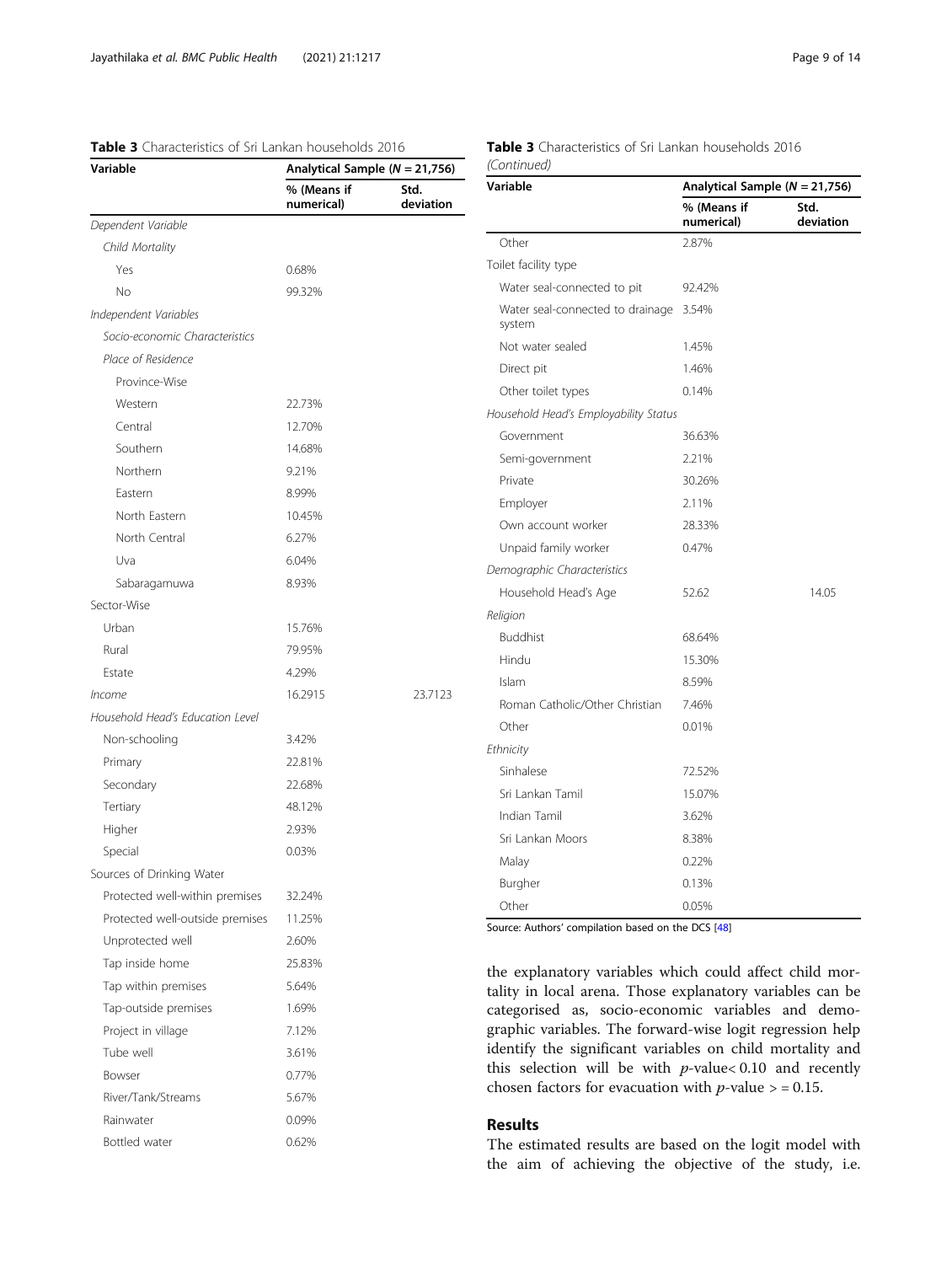Table 4 Initial Logic model estimation results for household dataset, Sri Lanka

| $-25.3767$<br>Constant<br>Socio-economic characteristics<br>Place of Residence<br>Province-Wise<br>Western<br>$-1.2157***$<br>0.3815<br>Central<br>$-0.5700$<br>0.3571<br>Southern<br>$-0.6024*$<br>0.3615<br>Northern<br>$-1.0787*$<br>0.5520<br>Eastern<br>$-0.4496$<br>0.3943<br>North Eastern<br>$-0.9396**$<br>0.4346<br>North Central<br>$-0.0616$<br>0.4185<br>$-0.5186$<br>Sabaragamuwa<br>0.3888<br>Sector-Wise<br>Urban<br>$-0.1022$<br>0.6479<br>Rural<br>0.1144<br>0.6107<br>0.0025<br>0.0021<br>Income<br>Household Head's Education Level<br>Non-schooling<br>$-2.7287**$<br>1.2868<br>$-2.8444***$<br>1.2341<br>Primary<br>Secondary<br>$-2.8829**$<br>1.2357<br>Tertiary<br>$-2.7390**$<br>1.2294<br>1.3794<br>Higher<br>$-3.0459**$<br>Sources of Drinking Water<br>Protected well-within premises<br>$-0.2494$<br>0.4464<br>Protected well-outside premises<br>$-0.4256$<br>0.4875<br>Unprotected well<br>$-0.5988$<br>0.7139<br>$-0.1853$<br>0.4622<br>Tap inside home<br>$-1.2844**$<br>0.6411<br>Tap within premises<br>Tap-outside premises<br>$-0.2670$<br>0.7087<br>Project in village<br>$-0.9767*$<br>0.5744<br>Tube well<br>$-0.6552$<br>0.6671<br>Bowser<br>0.1272<br>0.8470<br>River/Tank/Streams<br>$-0.3847$<br>0.5731<br>Bottled water<br>0.5310<br>0.8010<br>Toilet facility type<br>Water seal-connected to pit<br>$-1.4723$<br>1.0386<br>Water seal-connected to drainage system<br>$-1.7677$<br>1.1507<br>Not water sealed<br>$-0.9379$<br>1.1568<br>Direct pit<br>$-1.3164$<br>1.1781<br>Household Head's Employability Status<br>Government<br>12.4841***<br>0.4980<br>0.7448<br>Semi-government<br>12.6090***<br>0.5110<br>Private<br>12.8297*** | Variable | <b>Estimate</b> | <b>Robust SE</b> |
|-----------------------------------------------------------------------------------------------------------------------------------------------------------------------------------------------------------------------------------------------------------------------------------------------------------------------------------------------------------------------------------------------------------------------------------------------------------------------------------------------------------------------------------------------------------------------------------------------------------------------------------------------------------------------------------------------------------------------------------------------------------------------------------------------------------------------------------------------------------------------------------------------------------------------------------------------------------------------------------------------------------------------------------------------------------------------------------------------------------------------------------------------------------------------------------------------------------------------------------------------------------------------------------------------------------------------------------------------------------------------------------------------------------------------------------------------------------------------------------------------------------------------------------------------------------------------------------------------------------------------------------------------------------------------------------------|----------|-----------------|------------------|
|                                                                                                                                                                                                                                                                                                                                                                                                                                                                                                                                                                                                                                                                                                                                                                                                                                                                                                                                                                                                                                                                                                                                                                                                                                                                                                                                                                                                                                                                                                                                                                                                                                                                                         |          |                 |                  |
|                                                                                                                                                                                                                                                                                                                                                                                                                                                                                                                                                                                                                                                                                                                                                                                                                                                                                                                                                                                                                                                                                                                                                                                                                                                                                                                                                                                                                                                                                                                                                                                                                                                                                         |          |                 |                  |
|                                                                                                                                                                                                                                                                                                                                                                                                                                                                                                                                                                                                                                                                                                                                                                                                                                                                                                                                                                                                                                                                                                                                                                                                                                                                                                                                                                                                                                                                                                                                                                                                                                                                                         |          |                 |                  |
|                                                                                                                                                                                                                                                                                                                                                                                                                                                                                                                                                                                                                                                                                                                                                                                                                                                                                                                                                                                                                                                                                                                                                                                                                                                                                                                                                                                                                                                                                                                                                                                                                                                                                         |          |                 |                  |
|                                                                                                                                                                                                                                                                                                                                                                                                                                                                                                                                                                                                                                                                                                                                                                                                                                                                                                                                                                                                                                                                                                                                                                                                                                                                                                                                                                                                                                                                                                                                                                                                                                                                                         |          |                 |                  |
|                                                                                                                                                                                                                                                                                                                                                                                                                                                                                                                                                                                                                                                                                                                                                                                                                                                                                                                                                                                                                                                                                                                                                                                                                                                                                                                                                                                                                                                                                                                                                                                                                                                                                         |          |                 |                  |
|                                                                                                                                                                                                                                                                                                                                                                                                                                                                                                                                                                                                                                                                                                                                                                                                                                                                                                                                                                                                                                                                                                                                                                                                                                                                                                                                                                                                                                                                                                                                                                                                                                                                                         |          |                 |                  |
|                                                                                                                                                                                                                                                                                                                                                                                                                                                                                                                                                                                                                                                                                                                                                                                                                                                                                                                                                                                                                                                                                                                                                                                                                                                                                                                                                                                                                                                                                                                                                                                                                                                                                         |          |                 |                  |
|                                                                                                                                                                                                                                                                                                                                                                                                                                                                                                                                                                                                                                                                                                                                                                                                                                                                                                                                                                                                                                                                                                                                                                                                                                                                                                                                                                                                                                                                                                                                                                                                                                                                                         |          |                 |                  |
|                                                                                                                                                                                                                                                                                                                                                                                                                                                                                                                                                                                                                                                                                                                                                                                                                                                                                                                                                                                                                                                                                                                                                                                                                                                                                                                                                                                                                                                                                                                                                                                                                                                                                         |          |                 |                  |
|                                                                                                                                                                                                                                                                                                                                                                                                                                                                                                                                                                                                                                                                                                                                                                                                                                                                                                                                                                                                                                                                                                                                                                                                                                                                                                                                                                                                                                                                                                                                                                                                                                                                                         |          |                 |                  |
|                                                                                                                                                                                                                                                                                                                                                                                                                                                                                                                                                                                                                                                                                                                                                                                                                                                                                                                                                                                                                                                                                                                                                                                                                                                                                                                                                                                                                                                                                                                                                                                                                                                                                         |          |                 |                  |
|                                                                                                                                                                                                                                                                                                                                                                                                                                                                                                                                                                                                                                                                                                                                                                                                                                                                                                                                                                                                                                                                                                                                                                                                                                                                                                                                                                                                                                                                                                                                                                                                                                                                                         |          |                 |                  |
|                                                                                                                                                                                                                                                                                                                                                                                                                                                                                                                                                                                                                                                                                                                                                                                                                                                                                                                                                                                                                                                                                                                                                                                                                                                                                                                                                                                                                                                                                                                                                                                                                                                                                         |          |                 |                  |
|                                                                                                                                                                                                                                                                                                                                                                                                                                                                                                                                                                                                                                                                                                                                                                                                                                                                                                                                                                                                                                                                                                                                                                                                                                                                                                                                                                                                                                                                                                                                                                                                                                                                                         |          |                 |                  |
|                                                                                                                                                                                                                                                                                                                                                                                                                                                                                                                                                                                                                                                                                                                                                                                                                                                                                                                                                                                                                                                                                                                                                                                                                                                                                                                                                                                                                                                                                                                                                                                                                                                                                         |          |                 |                  |
|                                                                                                                                                                                                                                                                                                                                                                                                                                                                                                                                                                                                                                                                                                                                                                                                                                                                                                                                                                                                                                                                                                                                                                                                                                                                                                                                                                                                                                                                                                                                                                                                                                                                                         |          |                 |                  |
|                                                                                                                                                                                                                                                                                                                                                                                                                                                                                                                                                                                                                                                                                                                                                                                                                                                                                                                                                                                                                                                                                                                                                                                                                                                                                                                                                                                                                                                                                                                                                                                                                                                                                         |          |                 |                  |
|                                                                                                                                                                                                                                                                                                                                                                                                                                                                                                                                                                                                                                                                                                                                                                                                                                                                                                                                                                                                                                                                                                                                                                                                                                                                                                                                                                                                                                                                                                                                                                                                                                                                                         |          |                 |                  |
|                                                                                                                                                                                                                                                                                                                                                                                                                                                                                                                                                                                                                                                                                                                                                                                                                                                                                                                                                                                                                                                                                                                                                                                                                                                                                                                                                                                                                                                                                                                                                                                                                                                                                         |          |                 |                  |
|                                                                                                                                                                                                                                                                                                                                                                                                                                                                                                                                                                                                                                                                                                                                                                                                                                                                                                                                                                                                                                                                                                                                                                                                                                                                                                                                                                                                                                                                                                                                                                                                                                                                                         |          |                 |                  |
|                                                                                                                                                                                                                                                                                                                                                                                                                                                                                                                                                                                                                                                                                                                                                                                                                                                                                                                                                                                                                                                                                                                                                                                                                                                                                                                                                                                                                                                                                                                                                                                                                                                                                         |          |                 |                  |
|                                                                                                                                                                                                                                                                                                                                                                                                                                                                                                                                                                                                                                                                                                                                                                                                                                                                                                                                                                                                                                                                                                                                                                                                                                                                                                                                                                                                                                                                                                                                                                                                                                                                                         |          |                 |                  |
|                                                                                                                                                                                                                                                                                                                                                                                                                                                                                                                                                                                                                                                                                                                                                                                                                                                                                                                                                                                                                                                                                                                                                                                                                                                                                                                                                                                                                                                                                                                                                                                                                                                                                         |          |                 |                  |
|                                                                                                                                                                                                                                                                                                                                                                                                                                                                                                                                                                                                                                                                                                                                                                                                                                                                                                                                                                                                                                                                                                                                                                                                                                                                                                                                                                                                                                                                                                                                                                                                                                                                                         |          |                 |                  |
|                                                                                                                                                                                                                                                                                                                                                                                                                                                                                                                                                                                                                                                                                                                                                                                                                                                                                                                                                                                                                                                                                                                                                                                                                                                                                                                                                                                                                                                                                                                                                                                                                                                                                         |          |                 |                  |
|                                                                                                                                                                                                                                                                                                                                                                                                                                                                                                                                                                                                                                                                                                                                                                                                                                                                                                                                                                                                                                                                                                                                                                                                                                                                                                                                                                                                                                                                                                                                                                                                                                                                                         |          |                 |                  |
|                                                                                                                                                                                                                                                                                                                                                                                                                                                                                                                                                                                                                                                                                                                                                                                                                                                                                                                                                                                                                                                                                                                                                                                                                                                                                                                                                                                                                                                                                                                                                                                                                                                                                         |          |                 |                  |
|                                                                                                                                                                                                                                                                                                                                                                                                                                                                                                                                                                                                                                                                                                                                                                                                                                                                                                                                                                                                                                                                                                                                                                                                                                                                                                                                                                                                                                                                                                                                                                                                                                                                                         |          |                 |                  |
|                                                                                                                                                                                                                                                                                                                                                                                                                                                                                                                                                                                                                                                                                                                                                                                                                                                                                                                                                                                                                                                                                                                                                                                                                                                                                                                                                                                                                                                                                                                                                                                                                                                                                         |          |                 |                  |
|                                                                                                                                                                                                                                                                                                                                                                                                                                                                                                                                                                                                                                                                                                                                                                                                                                                                                                                                                                                                                                                                                                                                                                                                                                                                                                                                                                                                                                                                                                                                                                                                                                                                                         |          |                 |                  |
|                                                                                                                                                                                                                                                                                                                                                                                                                                                                                                                                                                                                                                                                                                                                                                                                                                                                                                                                                                                                                                                                                                                                                                                                                                                                                                                                                                                                                                                                                                                                                                                                                                                                                         |          |                 |                  |
|                                                                                                                                                                                                                                                                                                                                                                                                                                                                                                                                                                                                                                                                                                                                                                                                                                                                                                                                                                                                                                                                                                                                                                                                                                                                                                                                                                                                                                                                                                                                                                                                                                                                                         |          |                 |                  |
|                                                                                                                                                                                                                                                                                                                                                                                                                                                                                                                                                                                                                                                                                                                                                                                                                                                                                                                                                                                                                                                                                                                                                                                                                                                                                                                                                                                                                                                                                                                                                                                                                                                                                         |          |                 |                  |
|                                                                                                                                                                                                                                                                                                                                                                                                                                                                                                                                                                                                                                                                                                                                                                                                                                                                                                                                                                                                                                                                                                                                                                                                                                                                                                                                                                                                                                                                                                                                                                                                                                                                                         |          |                 |                  |
|                                                                                                                                                                                                                                                                                                                                                                                                                                                                                                                                                                                                                                                                                                                                                                                                                                                                                                                                                                                                                                                                                                                                                                                                                                                                                                                                                                                                                                                                                                                                                                                                                                                                                         |          |                 |                  |
|                                                                                                                                                                                                                                                                                                                                                                                                                                                                                                                                                                                                                                                                                                                                                                                                                                                                                                                                                                                                                                                                                                                                                                                                                                                                                                                                                                                                                                                                                                                                                                                                                                                                                         |          |                 |                  |
|                                                                                                                                                                                                                                                                                                                                                                                                                                                                                                                                                                                                                                                                                                                                                                                                                                                                                                                                                                                                                                                                                                                                                                                                                                                                                                                                                                                                                                                                                                                                                                                                                                                                                         |          |                 |                  |
|                                                                                                                                                                                                                                                                                                                                                                                                                                                                                                                                                                                                                                                                                                                                                                                                                                                                                                                                                                                                                                                                                                                                                                                                                                                                                                                                                                                                                                                                                                                                                                                                                                                                                         |          |                 |                  |
|                                                                                                                                                                                                                                                                                                                                                                                                                                                                                                                                                                                                                                                                                                                                                                                                                                                                                                                                                                                                                                                                                                                                                                                                                                                                                                                                                                                                                                                                                                                                                                                                                                                                                         |          |                 |                  |
|                                                                                                                                                                                                                                                                                                                                                                                                                                                                                                                                                                                                                                                                                                                                                                                                                                                                                                                                                                                                                                                                                                                                                                                                                                                                                                                                                                                                                                                                                                                                                                                                                                                                                         |          |                 |                  |
|                                                                                                                                                                                                                                                                                                                                                                                                                                                                                                                                                                                                                                                                                                                                                                                                                                                                                                                                                                                                                                                                                                                                                                                                                                                                                                                                                                                                                                                                                                                                                                                                                                                                                         |          |                 |                  |
|                                                                                                                                                                                                                                                                                                                                                                                                                                                                                                                                                                                                                                                                                                                                                                                                                                                                                                                                                                                                                                                                                                                                                                                                                                                                                                                                                                                                                                                                                                                                                                                                                                                                                         |          |                 |                  |

| <b>Table 4</b> Initial Logic model estimation results for household |  |  |
|---------------------------------------------------------------------|--|--|
| dataset, Sri Lanka <i>(Continued)</i>                               |  |  |

| Variable                    | <b>Estimate</b> | <b>Robust SE</b> |
|-----------------------------|-----------------|------------------|
| Own account worker          | 12.6969***      | 0.4982           |
| Demographic Characteristics |                 |                  |
| Household Head's Age        | $-0.0028$       | 0.0077           |
| Religion                    |                 |                  |
| <b>Buddhist</b>             | 0.0698          | 0.5429           |
| Hindu                       | 0.1364          | 0.5054           |
| Islam                       | 0.5633          | 0.3515           |
| Ethnicity                   |                 |                  |
| Sinhalese                   | 12.7448***      | 0.9925           |
| Sri Lankan Tamil            | 13.2220***      | 0.9820           |
| Indian Tamil                | 13.1307***      | 1.1490           |
| Sri Lankan Moors            | 13.2197***      | 0.9126           |
| Area under ROC curve        | 0.6704          |                  |
| Pseudo $R^2$                | 0.0346          |                  |
| Log likelihood              | $-847.5612$     |                  |
| No. of observation          | 21,297          |                  |
|                             |                 |                  |

Source: Authors' calculation based on the DCS [[48\]](#page-13-0)

investigate the socio-economic and demographic characteristics associated with child mortality. Therefore, the study results take into account: 21,756 household units, 147 households who has experienced child deaths as a level of 0.68% of the absolute sample populace accounted for in 2016 in Sri Lanka. Table [3](#page-8-0) captures and summarises the basic characteristics of above-mentioned details.

The underlying the initial logit model was assessed utilizing all independent factors and results are summarised in Table 4.

In the variable section for the final logit model, forward stepwise technique has used with the  $p$ -value < 0.10 and recently chosen factors for evacuation with  $p$ -value  $>$  = 0.15. For example, insignificant variables on child mortality such as sectors, government employer, Buddhist, Sinhalese were excluded when generating the final logit model for the study, which is shown in Table [5](#page-10-0). The Receiver Operating Characteristic curve (ROC) value was 0.6494, which indicates that the final logit model fits aptly, with the aim of explaining the link between the various socio-economic and demographic characteristics on child mortality. Table [5](#page-10-0) presents generated results of coefficients where place of residence as province-wise, household head's education level and source of drinking water has a negative association with child mortality in Sri Lanka.

# **Discussion**

To the extent socio-economic and demographic characteristics of households in Sri Lanka considered, most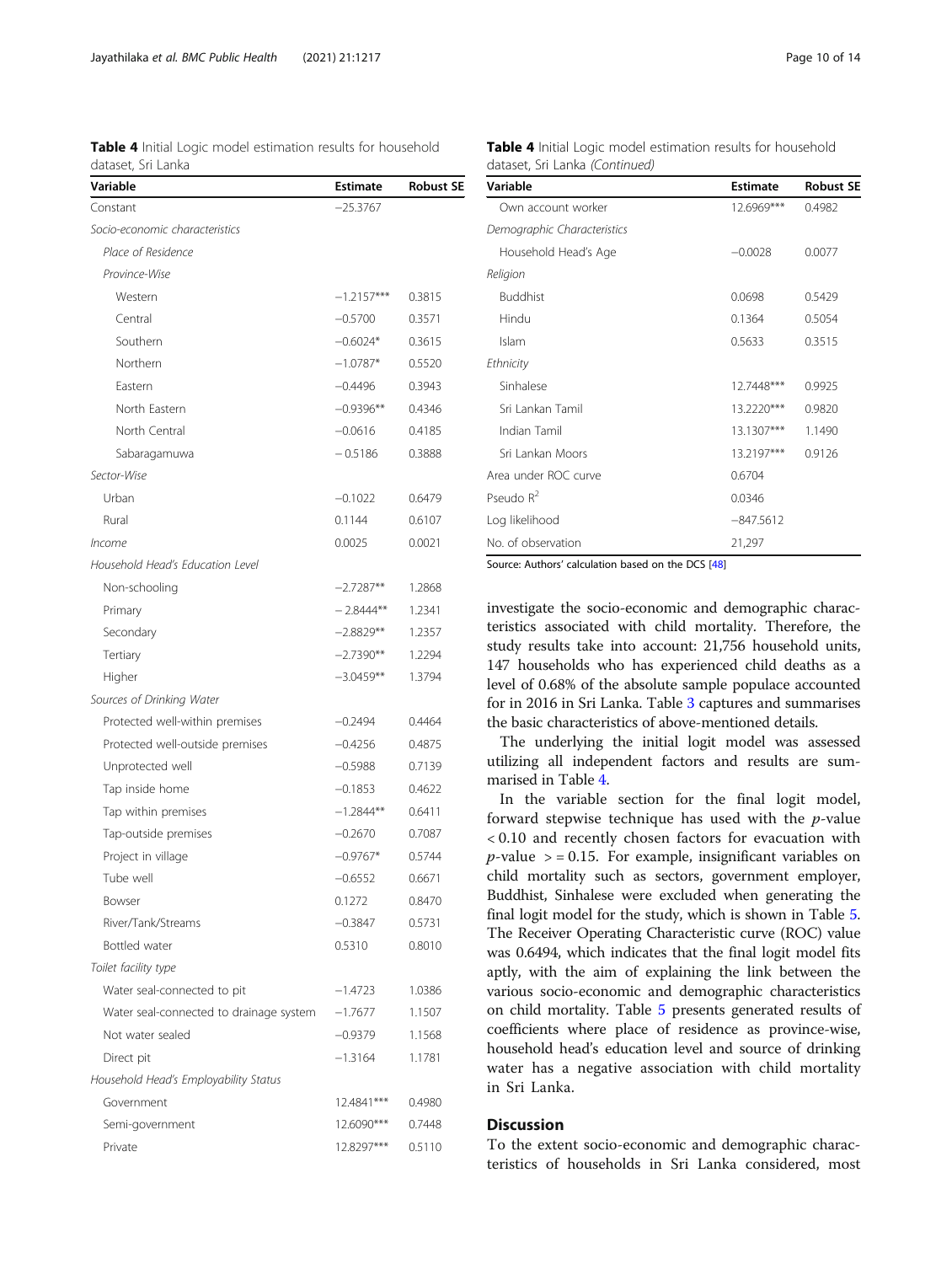<span id="page-10-0"></span>Table 5 Logic model estimation results for household dataset, Sri Lanka

| Variable                              | <b>Estimate</b> | <b>Robust SE</b> | <b>Marginal Effect</b> |
|---------------------------------------|-----------------|------------------|------------------------|
| Constant                              | $-1.6902$       |                  |                        |
| Socio-economic characteristics        |                 |                  |                        |
| Place of Residence                    |                 |                  |                        |
| Western                               | $-1.1689***$    | 0.2829           | $-0.0053$              |
| Central                               | $-0.4221$       | 0.2682           | $-0.0022$              |
| Southern                              | $-0.5654**$     | 0.2696           | $-0.0028$              |
| Northern                              | $-0.6354*$      | 0.3353           | $-0.0030$              |
| North-Eastern                         | $-0.8516**$     | 0.3314           | $-0.0037$              |
| Sabaragamuwa                          | $-0.4654$       | 0.3144           | $-0.0023$              |
| Household Head's Education Level      |                 |                  |                        |
| No Schooling                          | $-2.8015**$     | 1.2908           | $-0.0062$              |
| Primary                               | $-2.9325**$     | 1.2415           | $-0.0111$              |
| Secondary                             | $-2.9401**$     | 1.2437           | $-0.0110$              |
| Tertiary                              | $-2.7953**$     | 1.2346           | $-0.0208$              |
| Higher                                | $-3.0703**$     | 1.3622           | $-0.0062$              |
| Sources of Drinking Water             |                 |                  |                        |
| Tap within premises                   | $-1.0451**$     | 0.5148           | $-0.0041$              |
| Project in village                    | $-0.6937$       | 0.4248           | $-0.0031$              |
| Household Head's Employability Status |                 |                  |                        |
| Private                               | 0.2662          | 0.1736           | 0.0017                 |
| Demographic Characteristics           |                 |                  |                        |
| Ethnicity                             |                 |                  |                        |
| Sri Lankan Moors                      | $0.6916***$     | 0.2234           | 0.0056                 |
| Area under ROC curve                  | 0.6494          |                  |                        |
| Pseudo $R^2$                          | 0.0269          |                  |                        |
| Log likelihood                        | $-854.2914$     |                  |                        |
| No. of observation                    | 21,297          |                  |                        |

Source: Authors' calculation based on the DCS [[48\]](#page-13-0)

households were from the Western province with 22.73 and 79.95% from the rural sector. Most of the household heads have been educated up to tertiary level (48.12%), majority of the households have a protected wells within their premises as a source of drinking water (32.24%), most common toilet facility is water seal-connected to pit (92.42%), most of the household heads are government employees (36.63%), the average household head's age can be taken as 53 years and finally most of the households are from Buddhism religion (68.64%) and Sinhalese ethnicity (72.52%).

The generated results of coefficients where place of residence as province-wise, household head's education level and source of drinking water is negatively associated with child mortality in Sri Lanka. Specially, the Western province has the strongest negative association on child mortality which indicates that this province has

the greatest probability of child survival compared to other provinces. Southern province, North Eastern province and Northern province also stand as leading provinces which has a negative association with child survival. Nevertheless, among these, North-Eastern province has a higher probability on child death. This finding is contradictory with the findings of S Rajindrajith, S Mettananda, D Adihetti, R Goonawardana and NN Devanarayana [[10\]](#page-12-0) which discovered that the Western province leads for child mortality in Sri Lanka.

The marginal effect of household head's education level indicates that households head who studied up to tertiary level has higher safety on child survival over those household heads whose education levels are below the tertiary level. Furthermore, heads who did not attend school and those who did not study up to higher level have the lowest level of marginal effect, which denotes the lowest level of negative association on child mortality in Sri Lanka. Meanwhile, the above findings has been confirmed from the analysis conducted by [\[15\]](#page-12-0), where household head's level of education is significantly associated on child mortality. Furthermore, it can be highlighted that there is higher risk for child mortality in households whose head is educated up to primary level compared to those who had been educated up to secondary level and above.

According to the source of drinking water, tap within premises and project (associated with drinking water) in village have identified as significant variables on child mortality. Here, tap within premises has 0.41 probability of child survival compared to the project in village. Use of private toilets may be just as important in preventing child mortality as use of modern flush toilets and public toilets increases child mortality as well [\[39](#page-13-0)]. The use of bush is clearly associated with the highest risk of child mortality.

Employability status of household head as private and under the demographic category of religion Sri Lankan Moors have a positive association on child mortality as well. According to the estimated marginal effect, Sri Lankan Moors account for 0.56 percentage points higher compared to other religions in Sri Lanka. However, findings observed by [[46\]](#page-13-0) is contrary to the above mentioned conclusions; here, researchers noted that religion had a negative association on child mortality. Nevertheless, household heads who are employed in the private sector have 0.17 percentage points higher compared to other employability categories of household heads. This means that Sri Lankan Moors and private sector household heads have high risk on child mortality. A noteworthy review conducted in Italy suggests that unemployment affect child mortality through improvement in employment levels and economic growth will lead to reduce child mortality [\[19\]](#page-12-0).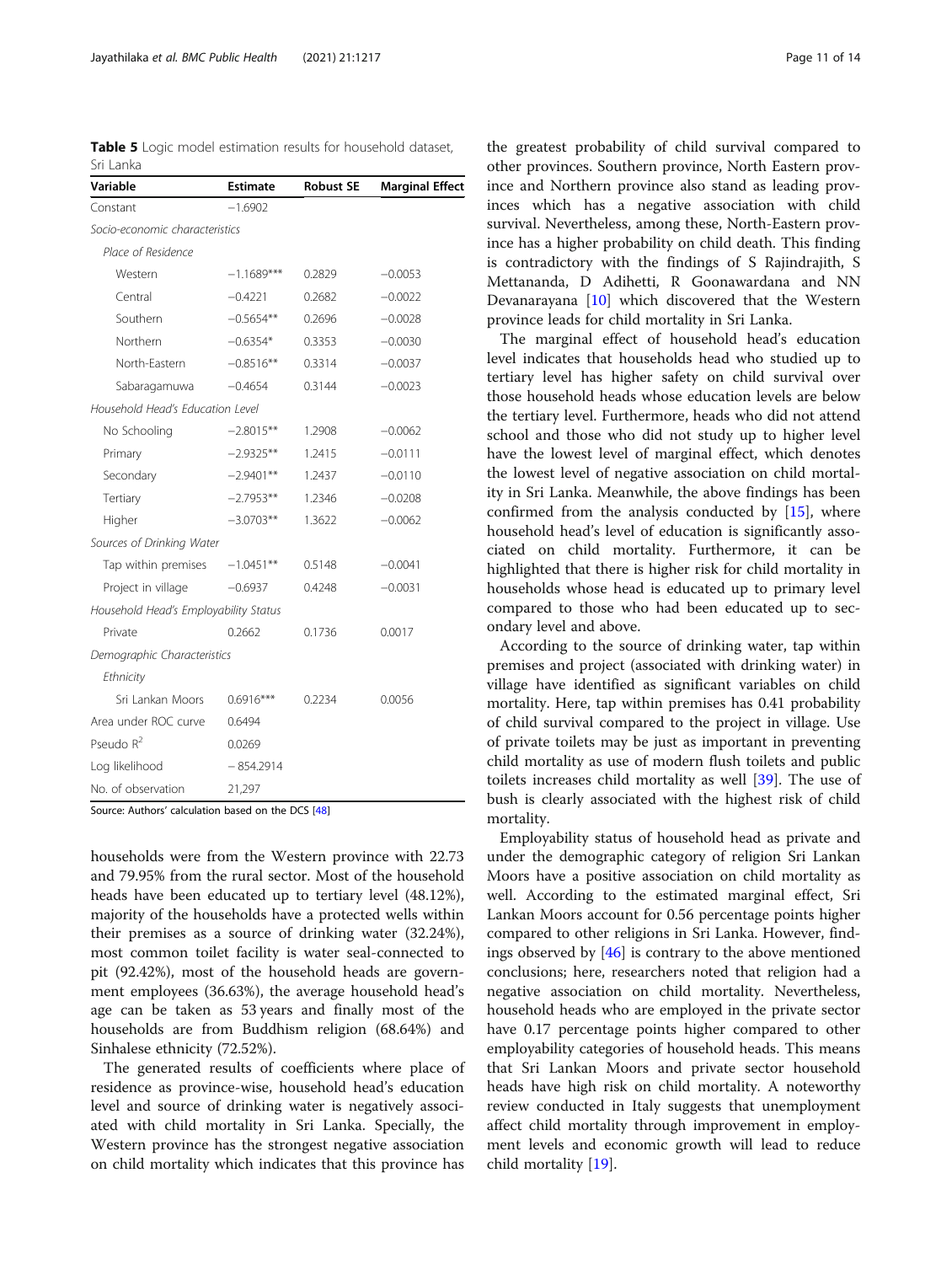Province wise, the Western province recording the lowest risk can be attributed to households have access to health facilities, high level of education of household parents and as a result, they being aware of child health issues. A similar situation can be noted in Southern and Northern provinces, but latter is questionable (as socioeconomics and demographics, can vary among these two provinces) and need to be followed with qualitative investigation including interviews and discussions. Referring to these findings as the base, policymakers are can make productive decision making, devise polices and special programmes to address high risk areas, allocate resources to address paediatric health issues in respective provinces.

Source of drinking water is increasingly becoming a major concern, where even at rural level, drinking water projects for households are essential. Farmers being unaware of fertiliser practices and its impacts, low quality of chemical fertiliser used, prevailing chronic kidney disease (CKD) prevailing in agriculture-based regions can be attributed to current issues arising of contaminated natural water sources. General assumption that Sri Lanka has plenty of natural water springs, wells etc., seems not valid anymore. Even rural households face shortage of water for consumption; this means, access to drinking water is an issue at the village level. Another concern is that households should be advised and be made aware on hygiene, ensure hygiene of drinking water such as boiling etc. Contaminated water tend be a breeding ground for many diseases, i.e. cause for many child health deaths.

An in depth analysis can be recommended for the North Eastern province regarding policy implications targetting Moors, where the highest child mortality rates are reported. For Sri Lankan Moors ethnicity group, whether there is a link between toilet facilities of households and source of drinking water towards child death, is worthwhile investigating. In future studies, this can be further extended combining the Eastern province.

Another concern that tend to go unnoticed is good health habits of households such as having toilet facilities in households. Some household can afford but fail to understand that having hygienic toilet facilities is not merely a basic need but also one that is essential. Hence, poor attention is given to toilet facilities and hygiene. Again, unsafe toilet practices and poor toilet facilities at homes can cause many health related disorders. This is even more critical for infants and children during age 0–5, as they are prone to catch disease during this time.

Some important variables may have not been considered in this study. For example, distance to the nearest main hospital which are in a position to care for child healthcare services is also a concerns not captured in the present study. Regardless of implementing a solution which 'fits all', following rules and procedures as in typical government administration in Sri Lanka, each region and region-specific issues may be handled successfully on a case by case basis. This will be an eye opener and a significant change with regard to outlook of administrators as well. Policymakers need to look beyond the 'need for funds' or the 'larger slice of the budget'. Instead, this issue needs to address these health myths, misconceptions and lack of awareness on simple aspects that can make a significant change – to mark a turning point in policies and strategies in reducing child mortality.

The purpose of this study is to investigate the socioeconomic and demographic characteristics associated with child mortality in Sri Lanka. On top of this, generated results emphasise that employability status of household head as in the private sector and under the demographic category of religion Sri Lankan Moors have a positive association on child mortality can be considered as risk factors on child deaths; place of residence as province-wise, household head's education level and source of drinking water has been identified as variables which generate a negative association on child mortality in Sri Lanka, which positively associate with child survival.

## Conclusions

This study discovered that the place of residence province wise, family unit head's education level and source of drinking water has negative effect on child mortality (i.e. lower risk on child mortality) in Sri Lanka. In other words, these factors relatively have a lower association on child mortality. A unique finding is that the Western region has the highest negative effect on child mortality which shows that it is the area with the least risk in Sri Lanka in child endurance. With regard to household head's education level, the heads who had received education up to higher level has the lowest risk on child mortality when compared to others. When government provide subsidy programmes on child welfare and survival, the above mentioned factors can be taken into account in decision making. At this point, priority can be given to less privileged groups, i.e. such as households whose heads have received education up to higher level. Concerning the source of drinking water, comparatively to other sources, households with taps within premises have the lowest risk on child survival. Due to this reason, health sector, policymakers or any other responsible institutions need to give priority and proper attention on other households when providing knowledge on child survival.

A key benefit of this study is that it resembles a practical flavour. Government and responsible institutions will be in a better position to comprehend the realworld consequences and impacts, i.e. to identify which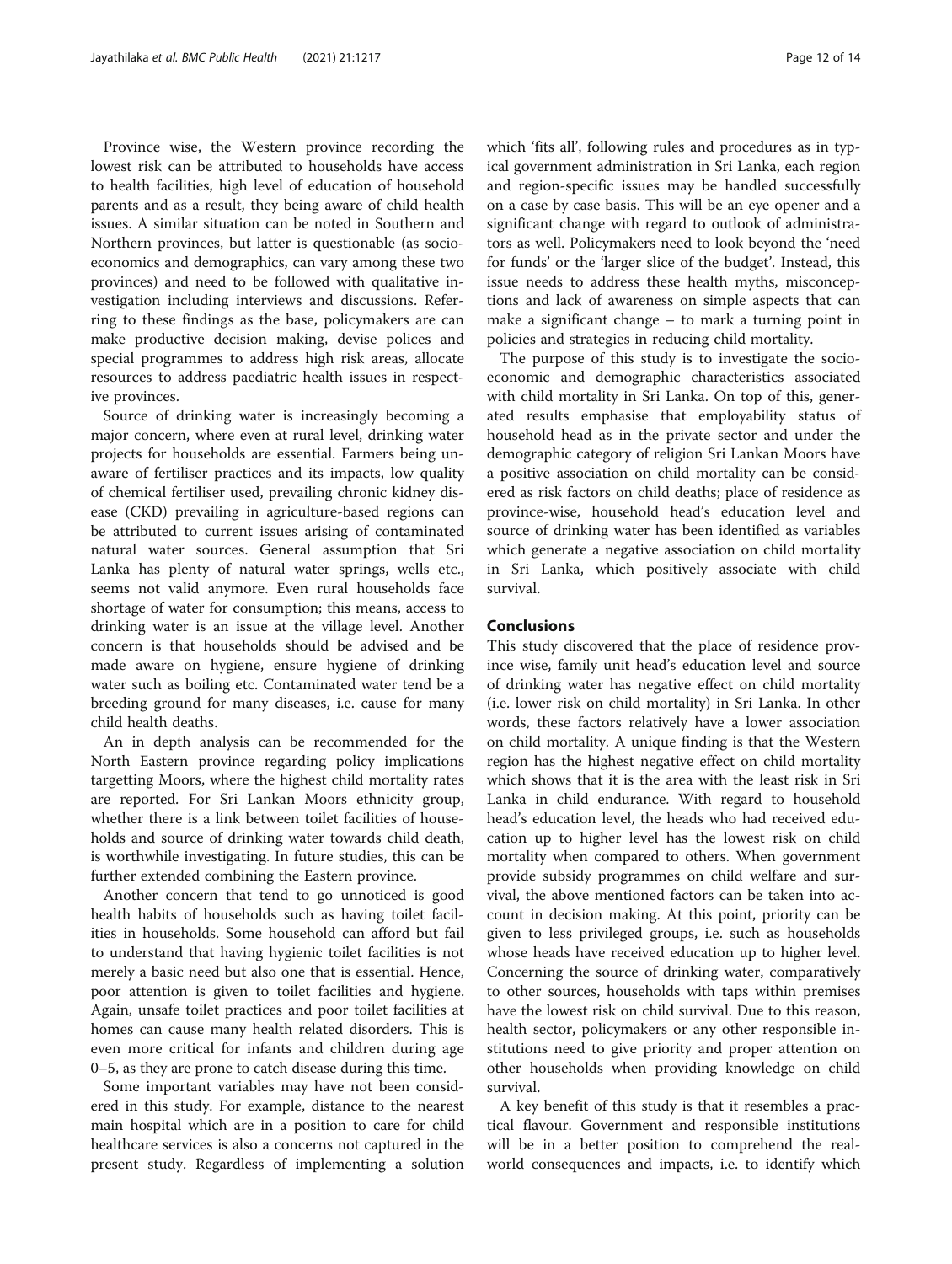<span id="page-12-0"></span>zones they need to give more thought on child endurance, specially in a pandemic like COVID-19. In such circumstances, country needs to address issues of high risk zones, allocate funds and resources and rearrange their wellbeing at workplaces to ensure overall prosperity of citizens. In the Sri Lankan setting, policymakers could plan to develop new clinical administration systems and practices that address core issues relating to child health, in order to combat the issue of child endurance. Hence, Central and Sabaragamuwa provinces have been recognised as higher peril domains for child mortality.

#### Abbreviations

ABDC: Australian Business Deans Council; CHD: Chronic kidney disease; COVID-19: Coronavirus; HIES: Household Income and Expenditure Survey; UN: United Nations; UNICEF: United Nations Children's Fund; UNIGME: United Nations Interagency Group for Child Mortality Estimation; WHO: World Health **Organization** 

#### Acknowledgments

The authors would like to thank Dr. (Mrs.) I. R. Bandara, Director General of Department of Census and Statistics, Sri Lanka who granted permission to access data of the Household Income and Expenditure Survey 2016. The authors also would like to thank Ms. Gayendri Karunarathne for proofreading and editing this manuscript.

#### Authors' contributions

All authors contributed to the conception and design of the project. RJ, RU and NW composed the writing of the manuscript. RL and HA carried out a significant share of tasks on statistical work in the manuscript. RJ provided critical knowledge in drafting the paper and supervised the entire study. The authors have read and approved the final manuscript.

#### Funding

The authors received no specific funding for this work.

#### Availability of data and materials

The data that support the findings of this study are available from Department of Census and Statistics of Sri Lanka, but restrictions apply to the availability of these data, which were used under license for the current study, and so are not publicly available. Data are however available from the authors upon reasonable request and with permission of Department of Census and Statistics of Sri Lanka.

#### **Declarations**

#### Ethics approval and consent to participate

Necessary approval was received from the Department of Census and Statistics, Sri Lanka. Consent of the participant is not applicable since the study used the secondary data. All methods were carried out in accordance with relevant guidelines and regulations.

#### Consent for publication

Not applicable.

#### Competing interests

The authors have declared that no competing interests exist.

#### Author details

<sup>1</sup>Department of Information Management, SLIIT Business School, Sri Lanka Institute of Information Technology, New Kandy Road, Malabe, Sri Lanka. 2 Department of Business Management, SLIIT Business School, Sri Lanka Institute of Information Technology, New Kandy Road, Malabe, Sri Lanka.

### Received: 27 November 2020 Accepted: 10 June 2021 Published online: 24 June 2021

#### References

- 1. Hobcraft JN, McDonald JW, Rutstein SO. Socio-economic factors in infant and child mortality: a cross-national comparison. Popul Stud. 1984;38(2): 193–223. [https://doi.org/10.1080/00324728.1984.10410286.](https://doi.org/10.1080/00324728.1984.10410286)
- 2. Veneman AM. Education is key to reducing child mortality: the link between maternal health and education. UN Chron. 2007;44(4):33–4. [https://doi.org/1](https://doi.org/10.18356/8ba72cc6-en) [0.18356/8ba72cc6-en](https://doi.org/10.18356/8ba72cc6-en).
- 3. Children: Improving Survival and well-being [\[https://www.who.int/news](https://www.who.int/news-room/fact-sheets/detail/children-reducing-mortality)[room/fact-sheets/detail/children-reducing-mortality](https://www.who.int/news-room/fact-sheets/detail/children-reducing-mortality)]. Accessed 30 Oct 2020.
- 4. Ezeh O, Agho K, Dibley M, Hall J, Page A. Risk factors for postneonatal, infant, child and under-5 mortality in Nigeria: a pooled cross-sectional analysis. BMJ Open. 2015;5(3):1–9.
- 5. Mogford L. Structural determinants of child mortality in sub-Saharan Africa: a cross-national study of economic and social influences from 1970 to 1997. Soc Biol. 2004;51(3-4):94–120. [https://doi.org/10.1080/19485565.2004.](https://doi.org/10.1080/19485565.2004.9989089) [9989089.](https://doi.org/10.1080/19485565.2004.9989089)
- 6. United Nations Inter-agency Group for Child Mortality Estimation. Levels and Trends in Child Mortality Report 2018: Estimates developed by the UN Inter-agency Group for Child Mortality Estimation. New York: United Nations Children's Fund; 2018.
- 7. Trussell J, Hammerslough C. A hazards-model analysis of the covariates of infant and child mortality in Sri Lanka. Demography. 1983;20(1):1–26. [https://doi.org/10.2307/2060898.](https://doi.org/10.2307/2060898)
- 8. Child and Infant Mortality [<https://ourworldindata.org/child-mortality>]. Accessed 8 Nov 2020.
- 9. Houweling T, Ronsmans C, Campbell O, Kunst A. Huge poor-rich inequalities in maternity care: an international comparative study of maternity and child care in developing countries. Bull World Health Organ. 2007;85(10):745–54. [https://doi.org/10.2471/BLT.06.038588.](https://doi.org/10.2471/BLT.06.038588)
- 10. Rajindrajith S, Mettananda S, Adihetti D, Goonawardana R, Devanarayana NN. Neonatal mortality in Sri Lanka: timing, causes and distribution. J Matern Fetal Neonat Med. 2009;22(9):791–6. [https://doi.org/10.3109/14](https://doi.org/10.3109/14767050902994549) [767050902994549.](https://doi.org/10.3109/14767050902994549)
- 11. Yanikkaya H, Selim S. The determinants of infant mortality in Turkey: a disaggregated analysis. İktisat İşletme ve Finans. 2010;25(286):61–88.
- 12. Babayara M, Addo B. Risk factors for child mortality in the Kassena-Nankana District of northern Ghana: a cross-sectional study using population-based data. Scientifica. 2018;2018:1–7. [https://doi.org/10.1155/2018/7692379.](https://doi.org/10.1155/2018/7692379)
- 13. Yanıkkaya H, SelİM S. The determinants of infant mortality in Turkey: a disaggregated analysis. Iktisat Isletme ve Finans. 2010;25:61–88.
- 14. Iram U, Butt Muhammad S. Socioeconomic determinants of child mortality in Pakistan: evidence from sequential probit model. Int J Soc Econ. 2008; 35(1/2):63–76. <https://doi.org/10.1108/03068290810843846>.
- 15. Kaberuka W, Mugarura A, Tindyebwa J, Bishop D. Factors determining child mortality in Uganda. Int J Soc Econ. 2017;44(5):633–42. [https://doi.org/10.11](https://doi.org/10.1108/IJSE-08-2015-0201) [08/IJSE-08-2015-0201.](https://doi.org/10.1108/IJSE-08-2015-0201)
- 16. Rabbani S, Qayyum A. Comparative analysis of factors affecting child mortality in Pakistan. Res J Soc Sci. 2018;4(2):1–17.
- 17. Kembo PJ, Ginneken J. Determinants of infant and child mortality in Zimbabwe: results of multivariate hazard analysis. Demogr Res. 2009;21:367– 84. <https://doi.org/10.4054/DemRes.2009.21.13>.
- 18. Choe M, Luther N, Pandey A, Chand J. Identifying children with high mortality risk. Nat Fam Health Survey Bull. 1999;12:1–4.
- 19. Dallolio L, Di Gregori V, Lenzi J, Franchino G, Calugi S, Domenighetti G, et al. Socio-economic factors associated with infant mortality in Italy: an ecological study. Int J Equity Health. 2012;11(1):45. [https://doi.org/10.11](https://doi.org/10.1186/1475-9276-11-45) [86/1475-9276-11-45](https://doi.org/10.1186/1475-9276-11-45).
- 20. Mondal MN, Kamal M, Korban A. Factors influencing infant and child mortality: a case study of Rajshahi District, Bangladesh. J Hum Ecol. 2009; 26(1):31–9. [https://doi.org/10.1080/09709274.2009.11906162.](https://doi.org/10.1080/09709274.2009.11906162)
- 21. Khan JR, Awan N. A comprehensive analysis on child mortality and its determinants in Bangladesh using frailty models. Arch Public Health. 2017; 75(1):58. <https://doi.org/10.1186/s13690-017-0224-6>.
- 22. Pörtner C, Tarp F, Kovsted J. Child health and mortality: does health knowledge matter? J Afr Econ. 2002;11(4):542–60.
- 23. Pandey A. Infant and child mortality in India; 1998.
- 24. Apunda R. Determinants of child mortality in Kenya. Kenya: University of Nairobi; 2016.